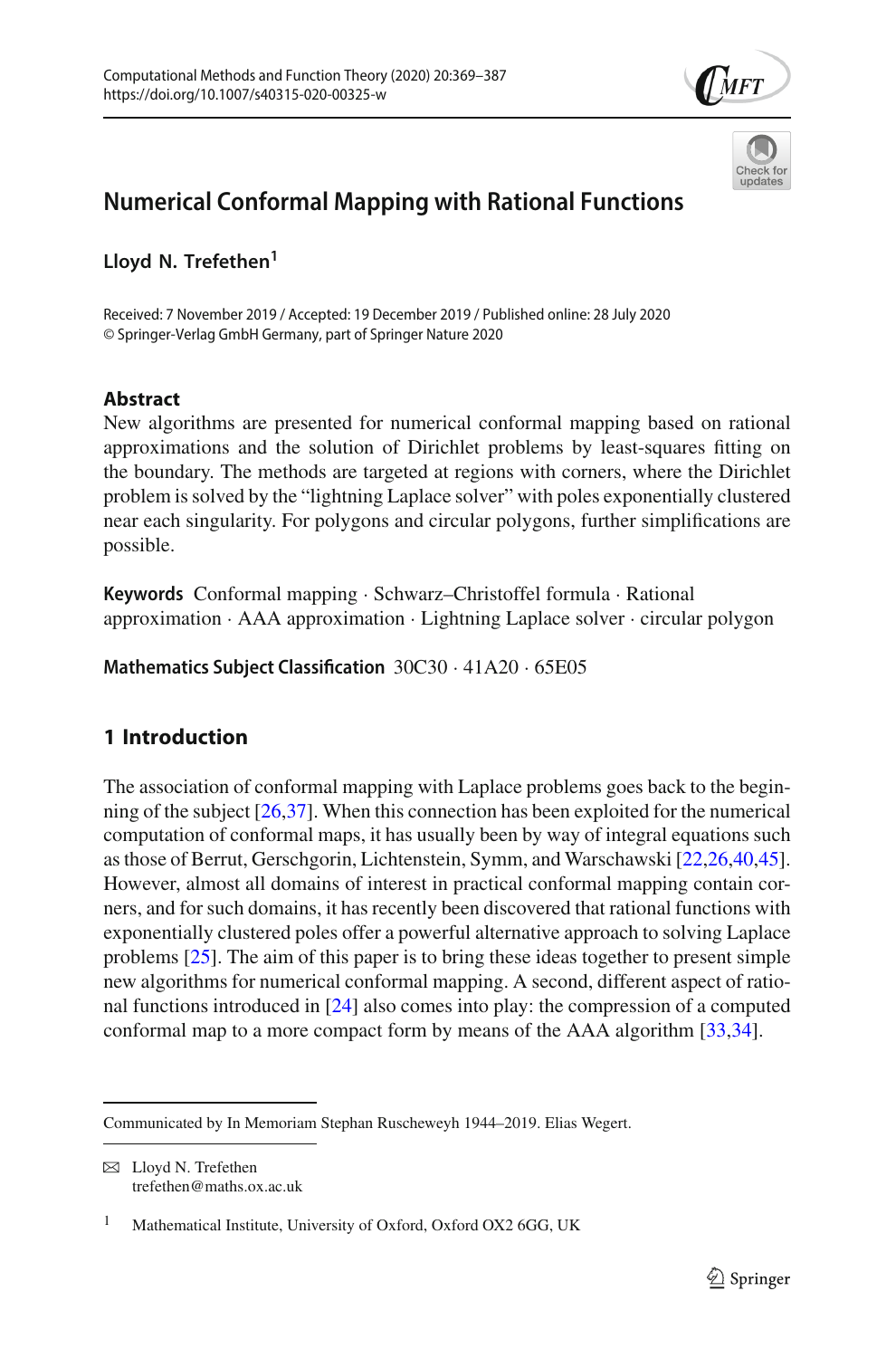As shown in [\[25\]](#page-17-2), rational functions can achieve root-exponential convergence for almost arbitrary corner singularities, i.e.,  $O(C^{-\sqrt{n}})$  as a function of the rational degree *n* for a constant  $C > 1$ , and no analysis of the singularities is needed. This means that our method does not care if the boundary components are straight or curved, so long as they are smooth. Unbounded domains are also not a problem.

For simply-connected domains with smooth boundaries, the idea of conformal mapping via Laplace problems can be realized by means of polynomials instead of rational functions, and we begin in Sect. [2](#page-1-0) by presenting an algorithm of this kind. Though this method is sometimes effective, it often fails for reasons related to the "crowding phenomenon" of numerical conformal mapping. Methods based on integral equations are superior, and such a method is the default used in the new Chebfun code conformal. The picture changes sharply when we turn to rational functions in Sect. [3.](#page-5-0) We show that a conformal map of a simply-connected domain with corners can be computed in a few lines of code by calling the MATLAB "lightning Laplace solver" laplace [\[43](#page-18-3)].

Both the polynomial and rational function methods are readily generalized to doubly connected domains, and these generalizations are presented for smooth boundaries in Sect. [4](#page-8-0) and for boundaries with corners in Sect. [5.](#page-12-0) Domains of higher connectivity are considered in Sect. [6,](#page-13-0) and numerical details of our methods are discussed in Sect. [7.](#page-14-0) Section [8](#page-15-0) discusses the further simplifications available for polygons and circular polygons if one uses a modified method based on explicit information about corner singularities. Conclusions are presented in Sect. [9.](#page-16-0)

#### <span id="page-1-0"></span>**2 Smooth Simply Connected Domains**

Let  $\Omega \in \mathbb{C}$  be a simply connected domain bounded by a Jordan curve *P*, and let *D* and *S* be the open unit disk and the unit circle. Without loss of generality we assume  $0 \in \Omega$ and seek the unique conformal map  $f : \Omega \mapsto D$  such that  $f(0) = 0$  and  $f'(0) > 0$ . By the Osgood–Carathéodory theorem  $[26]$ ,  $f$  extends to a homeomorphism of  $\Omega$ onto *D*. It follows that  $g(z) = \log(f(z)/z)$  is a nonzero analytic function on  $\Omega$  that is continuous on  $\Omega$  and has real part  $-\log|z|$  for  $z \in P$  and imaginary part 0 at  $z = 0$ . If we write *g* as  $g(z) = u(z) + iv(z)$ , where *u* and *v* are real harmonic functions in  $\Omega$ , continuous on  $\Omega$ , then *u* is the unique solution of the Dirichlet problem

<span id="page-1-1"></span>
$$
\Delta u = 0; \quad u(z) = -\log|z|, \quad z \in P,\tag{1}
$$

and v is its unique harmonic conjugate in  $\Omega$  with  $v(0) = 0$ . Combining these elements, we see that *f* takes the form

<span id="page-1-2"></span>
$$
f(z) = z e^{u(z) + iv(z)}.
$$

Note that  $u(z) + \log |z|$  is the Green's function of  $\Omega$  with respect to the point  $z = 0$ , so *f* is nothing more than the exponential of the analytic extension of the Green's function. See [\[26](#page-17-0), Thm. 16.5a] and [\[37,](#page-18-0) p. 253].

To compute the conformal map  $f$ , therefore, it is enough to solve the Dirichlet problem [\(1\)](#page-1-1) for *u* and then find its harmonic conjugate v. In this paper we approximate solutions to Dirichlet problems by the real parts of analytic functions defined by series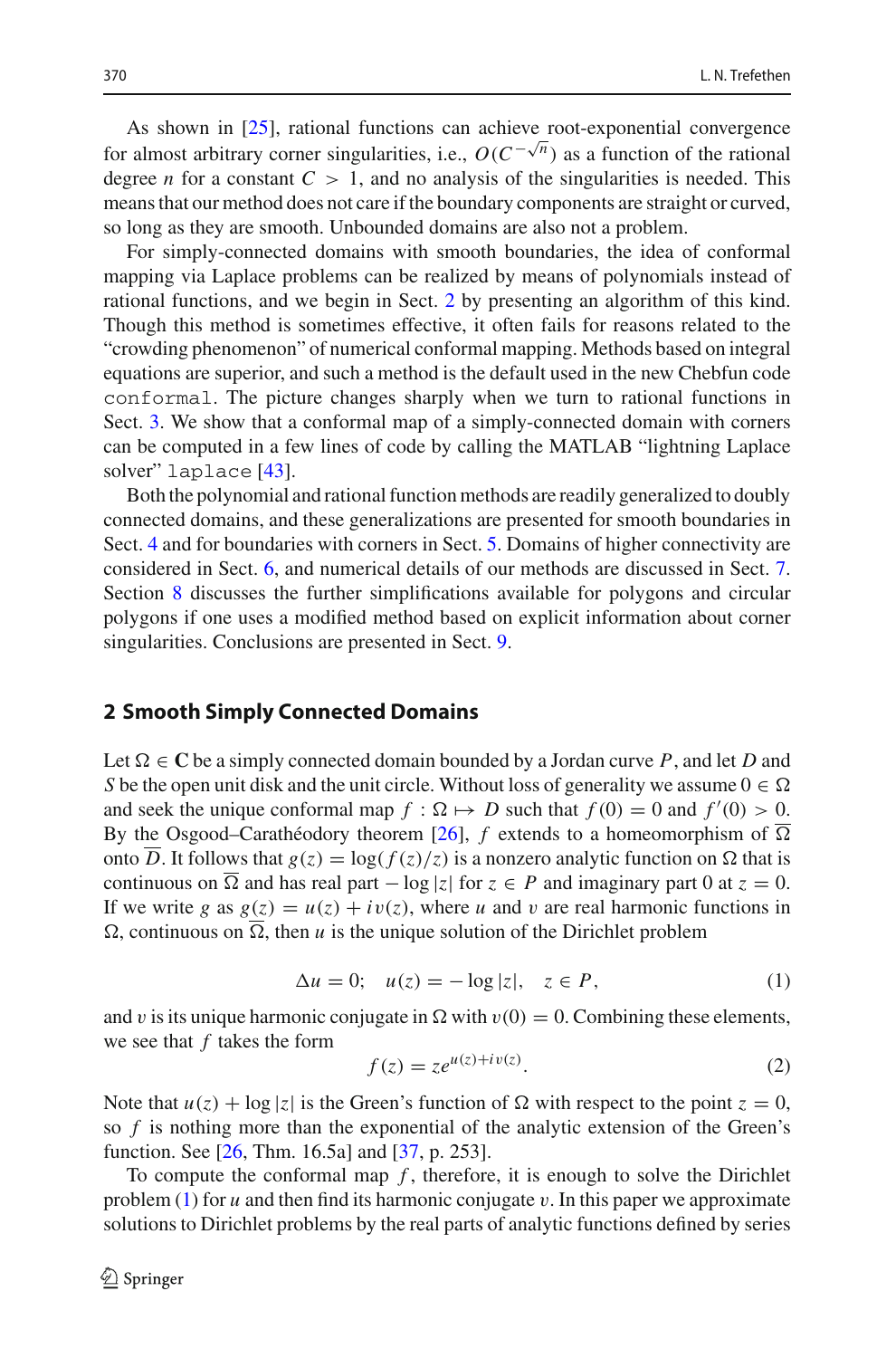involving polynomials, rational functions, or other elementary terms. The harmonic conjugates come for free from the same expansion coefficients.

In this section we consider the simplest case, in which *P* is well-behaved enough that it is effective to work with polynomials. We first outline the algorithm in the monomial basis and then mention the variation involving Arnoldi factorization that our codes actually employ. Following [\[41](#page-18-4)], let *u* be approximated as

<span id="page-2-2"></span>
$$
u(z) \approx \text{Re} \sum_{k=0}^{n} c_k z^k \tag{3}
$$

for some degree *n* and complex coefficients  $c_k$ , which will depend on *n*. Writing  $c_k = a_k + ib_k$ , we have

<span id="page-2-0"></span>
$$
u(z) \approx \sum_{k=0}^{n} \left( a_k \operatorname{Re} \left( z^k \right) - b_k \operatorname{Im} \left( z^k \right) \right). \tag{4}
$$

With  $b_0 = 0$ , this gives us  $N = 2n + 1$  real unknowns  $a_0, \ldots, a_n$  and  $b_1, \ldots, b_n$ . These are determined numerically by sampling the function  $-\log|z|$  in  $M \gg N$ points on *P* and solving an  $M \times N$  matrix least-squares problem of the form  $Ax \approx b$ ; we take  $M \approx 4N$ . The harmonic conjugate is then approximated by the series

<span id="page-2-1"></span>
$$
v(z) \approx \sum_{k=0}^{n} \left( a_k \operatorname{Im} \left( z^k \right) + b_k \operatorname{Re} \left( z^k \right) \right),\tag{5}
$$

and *f* comes from [\(2\)](#page-1-2). Note that if *P* is analytic, then *f* can be analytically continued to a neighborhood of  $\Omega$ , and geometric convergence of [\(4\)](#page-2-0) and [\(5\)](#page-2-1) is guaranteed (in exact arithmetic) as  $n \to \infty$  [\[44\]](#page-18-5), assuming the boundary sampling is fine enough that the discrete least-squares problem on *P* approximates the continuous one. (There are also special cases in which  $P$  is not smooth and yet  $f$  is still analytic everywhere on *P*, such as a rectangle, an equilateral triangle, or the "circular L-shape" consisting of a square from which a quarter-circular bite has been removed.)

By the method just described, if  $\Omega$  is well enough behaved, one can compute a polynomial-based approximation of the conformal map *f* . The degree *n* will usually have to be high. However, as described in [\[24\]](#page-17-3), the computed map can be compressed to a much more compact form as a rational function by means of the AAA approximation algorithm [\[33\]](#page-17-4). Moreover, the AAA method can be invoked a second time to compute a rational approximation of the inverse map  $f^{-1}$ . As emphasized in [\[24](#page-17-3)], when AAA approximation is brought into play, the traditional fundamental difference between conformal maps in the forward and inverse directions ceases to be very important. Once one is available, the other is readily computed too.

The presentation of the last page has been framed with respect to monomial bases  $1, z, z<sup>2</sup>, \ldots$  Unless *P* is close to a circle about the origin, however, the monomials will be very ill-conditioned, and it is better to use an approximation to a family of polynomials orthogonal over *P*. This we do by carrying out an Arnoldi iteration as described in [\[10\]](#page-17-6). Mathematically the two approaches are equivalent.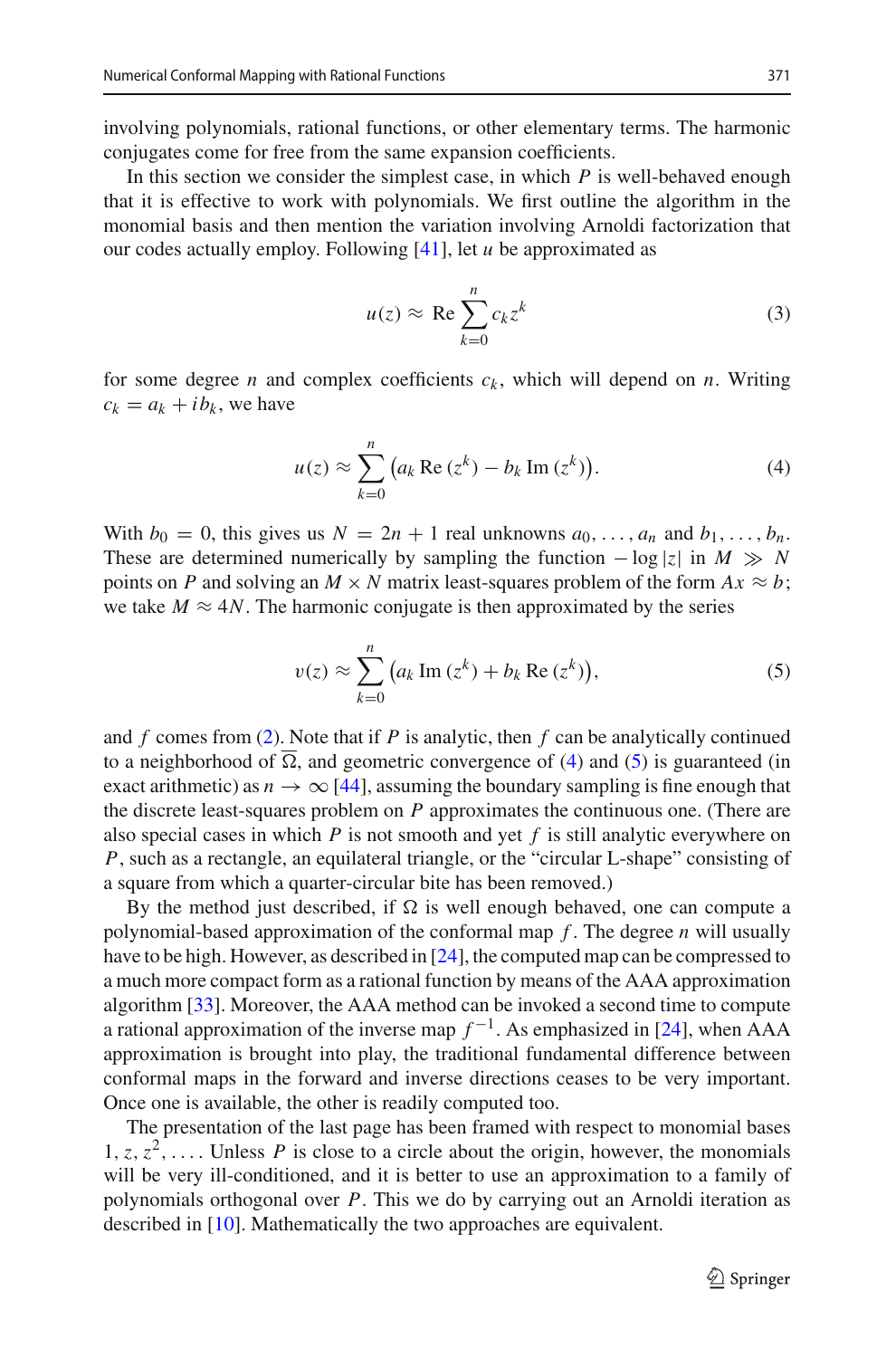

<span id="page-3-0"></span>**Fig. 1** Conformal map of a smooth domain computed to about 5-digit accuracy in 0.2 s on a desktop machine by Algorithm P1 via the Chebfun conformal(...,'poly') command. The red dots mark poles of the rational representations of *f* and  $f^{-1}$ : just 26 poles for *f* and 22 for  $f^{-1}$ . The closest poles lie at distance 0.099 from *P* on the left and at distance 0.059 from *S* on the right

We summarize the algorithm, which we call *Algorithm P1* (P for polynomial, 1 for simply connected), as follows. This is a high-level description, omitting many details, and the parameters indicated are engineering choices, not claimed to be optimal. For reasons discussed in [\[24\]](#page-17-3), high accuracy tends to be problematic in numerical conformal mapping, and we work by default to a tolerance of  $10^{-5}$ .

*Algorithm P1*.

- For  $n =$  *rounded values of*  $2^4$ ,  $2^{4.5}$ ,  $2^5$ , ... *until convergence or failure*,
	- $− Set M = 8n$  and sample  $-log|z|$  *in M points of P*;
	- $-$  *Solve an M*  $\times$  *N least-squares problem for the approximation* [\(4\)](#page-2-0);
	- *For stability, do this via Arnoldi factorization as described in* [\[10](#page-17-6)].
- *Form* v *from* [\(5\)](#page-2-1) *and f from* [\(2\)](#page-1-2);
- *Approximate f by a AAA rational approximation*;
- *Approximate f* <sup>−</sup><sup>1</sup> *by another AAA rational approximation*.

This algorithm is available in Chebfun [\[19](#page-17-7)] in the command conformal, introduced in October, 2019, if it is called with the flag 'poly'. It is not the default algorithm used by conformal, as we shall explain in a moment.

Figure [1](#page-3-0) illustrates Algorithm P1 applied to a smooth domain with five-fold symmetry, showing the output from the Chebfun commands

```
C = chebfun('exp(1i * pi * t)*(1+.15 * cos(5 * pi * t))', 'trig');
 [f, \text{finv}] = \text{conformal}(C, \text{'poly}', \text{'plots'});
```
The objects  $f$  and  $f$  invare function handles corresponding to rational approximations of degrees 26 and 22, respectively, of the functions *f* and *f* <sup>−</sup>1. These degrees are remarkably low. The computation takes about 0.3 seconds on a desktop machine, plus another second for plotting, and the maximal error on the boundary is about  $10^{-5}$ .

All this sounds good, but in fact, Algorithm P1 is limited in its capabilities, and will fail for many smooth domains. For example, it fails if the indentations in the domain of Figure [1](#page-3-0) are made twice as deep by changing the coefficient 0.15 to 0.30.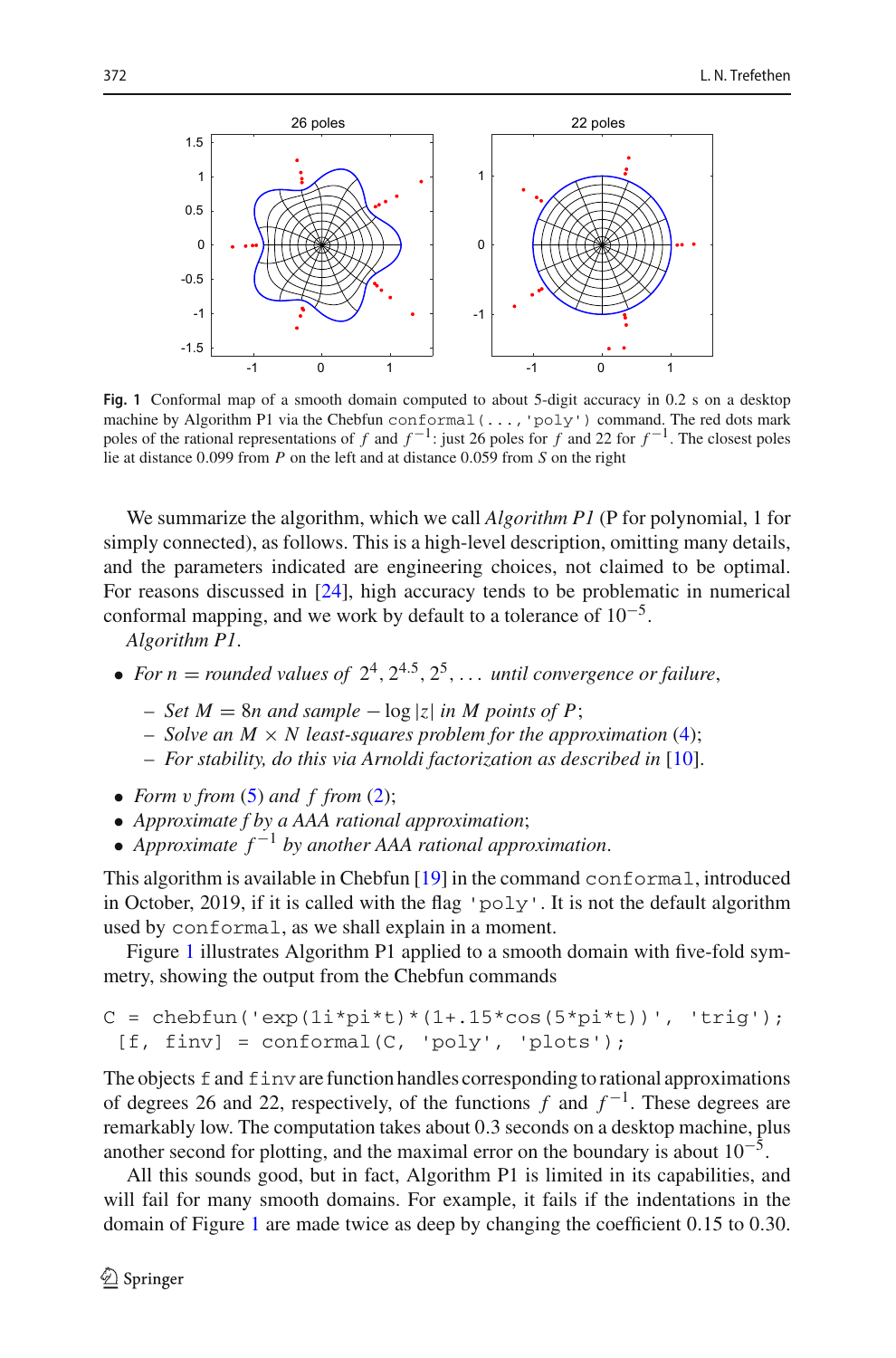

<span id="page-4-0"></span>**Fig. 2** If the lobes are made deeper by changing the coefficient of the cosine term from 0.15 to 0.5, Algorithm P1 fails because it would require a polynomial of degree in the tens of thousands. Instead this figure was computed via the Kerzman–Stein integral equation, the default algorithm of Chebfun conformal. The closest poles now lie at distances 0.013 from *P* on the left and 0.0011 from *S* on the right. The AAA rational representations are still remarkably economical

The problem in such a case is that the polynomial degree would have to be in the thousands, a consequence of the large distortions in conformal mapping that go by the name of the *crowding phenomenon* [\[45\]](#page-18-2). If 0.30 is increased further to 0.50, we get the domain shown in Figure [2,](#page-4-0) and this was certainly not mapped with Algorithm P1. The default method of conformal was applied instead, involving a discretization of the Kerzman–Stein integral equation [\[29](#page-17-8)[,30\]](#page-17-9) followed by AAA rational compression in both directions. For this domain, Algorithm P1 would require a polynomial of degree in the tens of thousands.

There is a literature on the crowding phenomenon, and in particular, see [\[24,](#page-17-3) Thms. 2–5]. These establish that if  $\Omega$  contains an outward-pointing finger of length-towidth ratio *L* as defined in a certain precise sense, then  $f^{-1}$  must be at least as large as order  $e^{\pi L}$  at some points of *S*, with singularities (or at least points of non-univalency) at distances no greater than order  $e^{-\pi L}$  from *S*, and that any useful polynomial approximation  $p \approx f^{-1}$  must have degree at least on the order of  $e^{\pi L}$ . (In Figure [2](#page-4-0) we have  $L \approx 1.75$  and  $e^{\pi L} \approx 244$ .) Analogous if somewhat weaker effects occur for f and its polynomial approximations if there are inward-pointing fingers. The geometric convergence mentioned earlier still applies, but is useless in practice because the constant *C* exceeds 1 by only a small amount. These effects are reflected in the positions of the red dots marking poles in Figures [1](#page-3-0) and [2,](#page-4-0) highlighting the profound difference between polynomial and rational approximations. In the right image of each pair, the poles cluster near points of  $S$  that map to outward-pointing lobes of  $\Omega$ . Similarly, the poles in the left image cluster near points of *P* at inward-pointing fingers.

We emphasize that the effects just discussed will cause trouble for any method based on polynomial approximations, no matter how stably implemented, for they have nothing to do with the choice of polynomial basis. Our Arnoldi factorization makes the implementation quite stable, but still it will fail for domains whose maps involve large distortions.

Variants of Algorithm P1 can be used to solve related problems involving exterior domains. To map the interior of *P* to the exterior of *S*, we change the factor *z* to *z*−<sup>1</sup>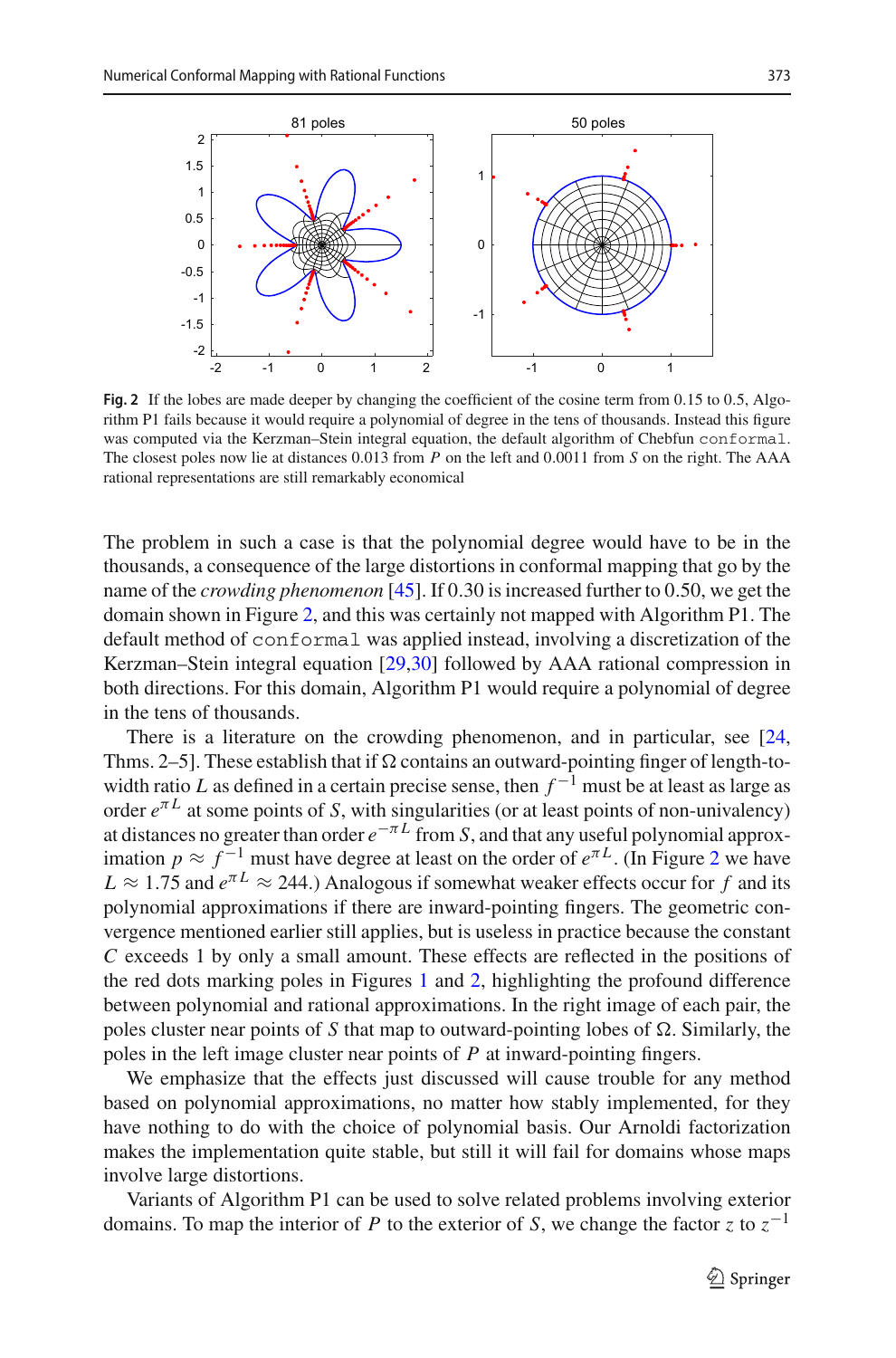in [\(2\)](#page-1-2); the Dirichlet problem [\(1\)](#page-1-1) remains unchanged. To map the exterior of *P* to the exterior of *S*, we replace positive powers by negative powers in  $(3)$ – $(5)$ . To map the exterior of *P* to the interior of *S*, we make both of these changes.

We now turn now to the much more powerful Algorithm R1 based on rational functions.

#### <span id="page-5-0"></span>**3 Simply Connected Domains with Corners**

Let the boundary  $P$  of  $\Omega$  be a polygon or circular polygon or other Jordan curve consisting of a finite set of analytic curves meeting at corners  $z_1, \ldots, z_k$ . (A circular polygon is a finite chain of circular arcs.) As before, we assume  $0 \in \Omega$  and seek the conformal map  $f : \Omega \mapsto D$  with  $f(0) = 0$  and  $f'(0) > 0$ .

Equations [\(1\)](#page-1-1) and [\(2\)](#page-1-2) still hold: we need to solve a Dirichlet problem, but now, there will be singularities at the corners. Instead of  $(3)$ , we consider

<span id="page-5-1"></span>
$$
u(z) \approx \text{Re}\left[\sum_{j=1}^{n_1} \frac{a_j}{z - z_j} + \sum_{j=0}^{n_2} b_j z^j\right]
$$
 (6)

with complex coefficients  $a_j$  and  $b_j$ ; again, the polynomial part of the sum will be implemented in practice by an Arnoldi factorization [\[10\]](#page-17-6). Since the publication of a paper by Newman in 1964 [\[36\]](#page-18-6), it has been recognized that rational functions of the form of the first sum in brackets can approximate certain singularities with rootexponential convergence, if the poles  $z_i$  are clustered exponentially near the singular points with a spacing that scales with  $n_1^{-1/2}$ . In [\[25](#page-17-2)] it was proved that this effect applies generally to solutions of Laplace Dirichlet problems defined by piecewise analytic functions meeting at corners. In particular,  $[25, Thm. 2.3]$  $[25, Thm. 2.3]$  implies that approximations of the form [\(6\)](#page-5-1) can converge root-exponentially for the conformal map *f* . (The proof given in [\[25](#page-17-2)] assumes *P* is convex, but it is believed that the result holds generally.) Since the appearance of [\[25](#page-17-2)], a MATLAB "lightning Laplace solver" code laplace has been developed to solve Dirichlet problems by this method [\[43\]](#page-18-3).

We summarize our algorithm, *Algorithm R1*. *Algorithm R1*.

- Solve problem ([1](#page-1-1)) by the lightning method and form *f* from [\(2\)](#page-1-2);
- Approximate *f* by a AAA rational approximation;
- Approximate  $f^{-1}$  by another AAA rational approximation.

Using laplace, all this can be done in four lines of MATLAB, assuming a specification of *P* and a tolerance to l have been given. If *P* is just a polygon, then  $P$  can be just a vector of vertices. By default we take to  $1 = 10^{-6}$ :

```
[", ", w, Z] = laplace(P, \theta(z) -log(abs(z)), 'tol', tol);
W = Z.*exp(w(Z));f = aaa(W, Z, 'tol', tol);finv = aaa(Z, W, 'tol', tol);
```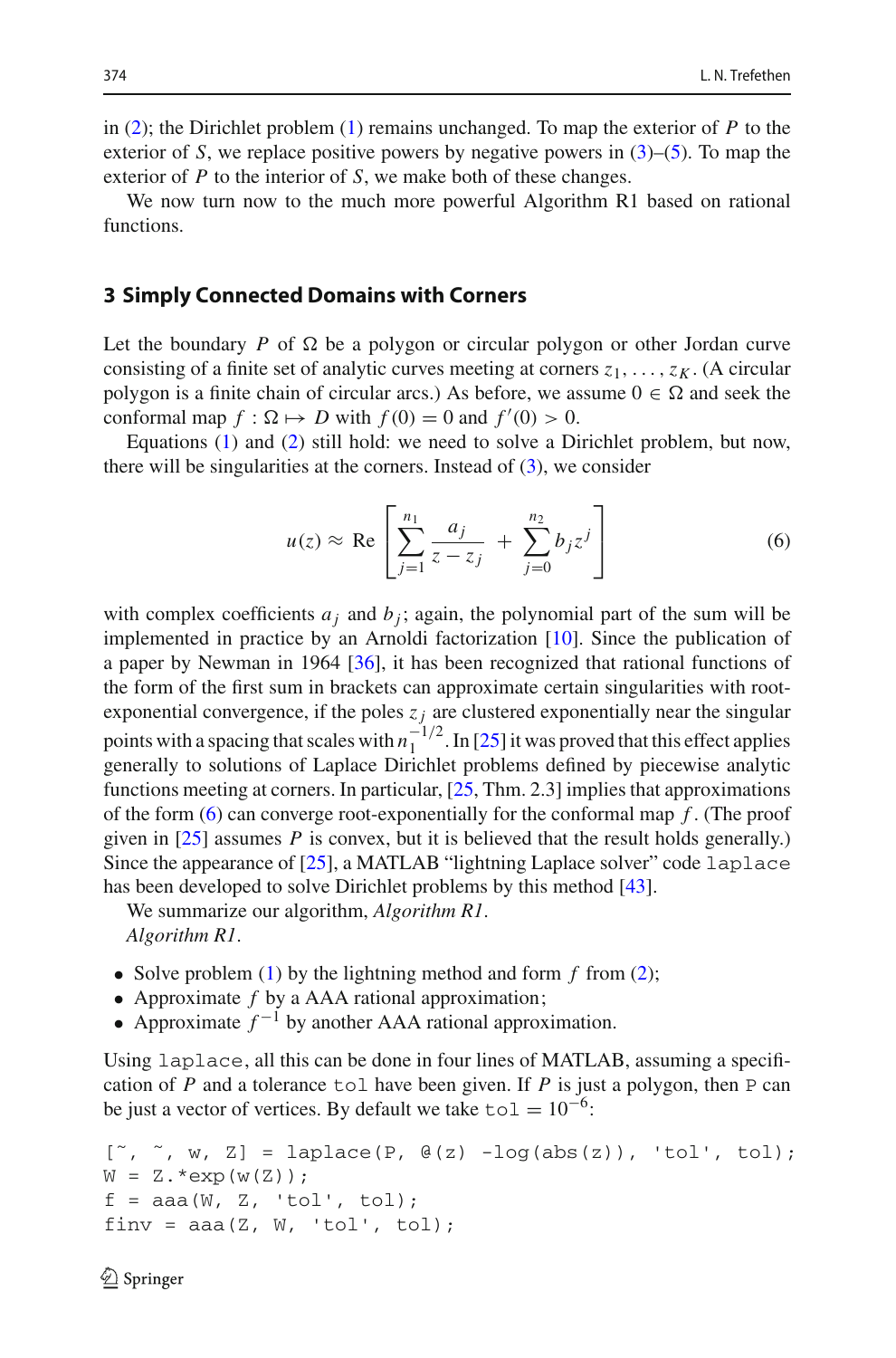

<span id="page-6-0"></span>**Fig. 3** Conformal map of a pentagon computed in about 0.3 s by Algorithm R1



<span id="page-6-1"></span>**Fig. 4** Mapping of an L-shaped domain by Algorithm R1. The map *f* is non-singular at the salient corners, so on the left, poles cluster only at the reentrant corner, whereas on the right they cluster at six points

This is the central message of this paper: the conformal map of a domain with corners can be computed in this simple fashion. Section [7](#page-14-0) will discuss certain numerical details.

Figure [3](#page-6-0) illustrates Algorithm R1 applied to a regular pentagon, a polygonal analogue of the domain of Fig. [1.](#page-3-0) Five-digit accuracy is achieved in about 0.3 s of desktop time, with poles in both directions clustering near the five singular points. There are four poles near the vertex at  $z = 1$ , for example, whose distances from the vertex are approximately

0.0097, 0.044, 0.14, 0.49.

Though these poles were chosen adaptively by the AAA algorithm, based on no mathematical analysis, they show exponential clustering with a ratio of successive distances on the order of 3.

Figure [4](#page-6-1) shows results of an analogous computation, taking about half a second, for an L-shaped domain. On the left, poles cluster near the reentrant corner at distances approximately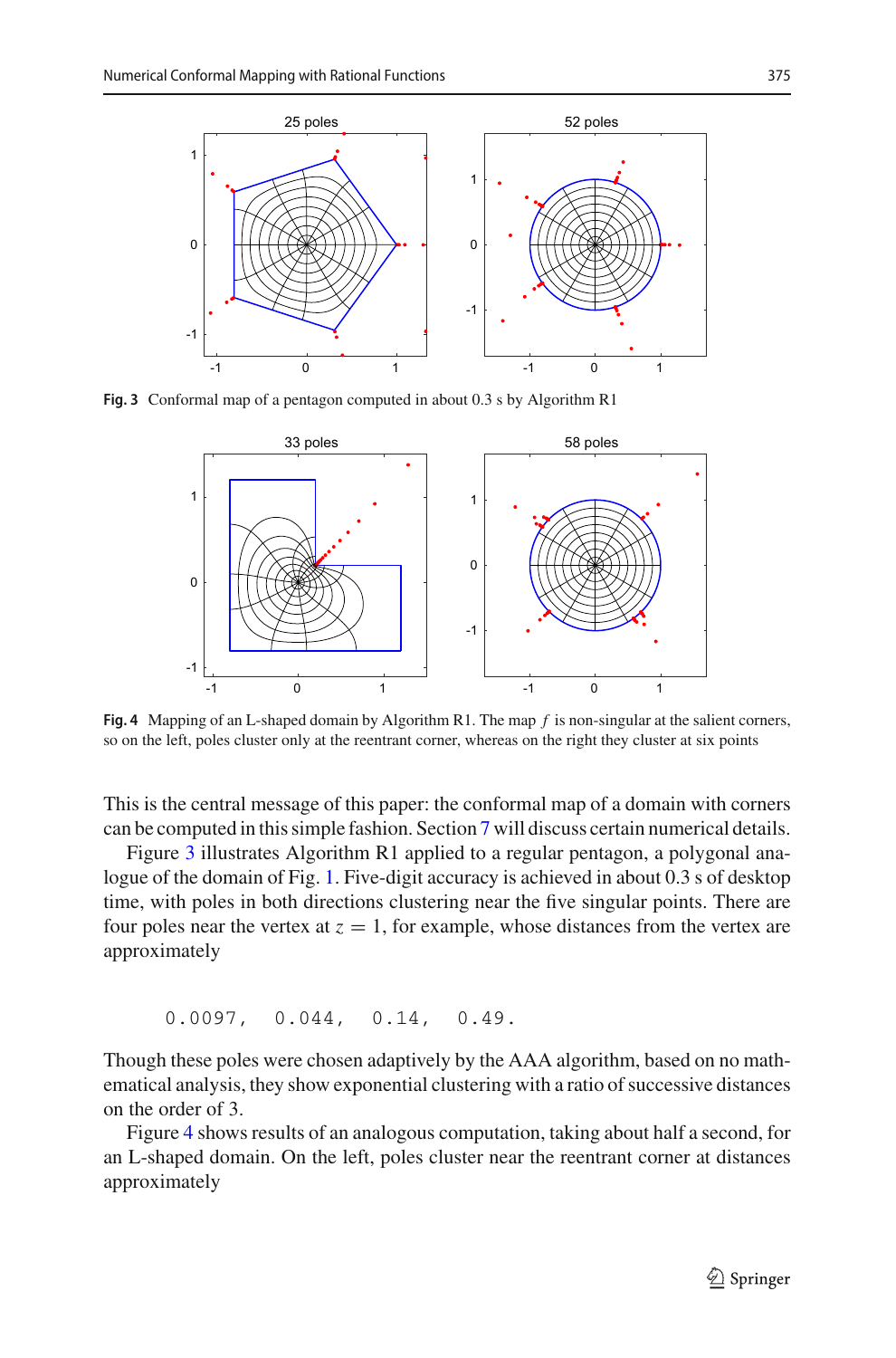

<span id="page-7-0"></span>**Fig. 5** The rational approximations produced by Algorithm R1 can be evaluated in just microseconds. This figure shows images under *f* <sup>−</sup><sup>1</sup> of 10,000 uniformly distributed random points in the unit disk, computed in about 0.005 s total. The non-uniform shading illustrates the exponential distortion effects in conformal maps, discussed in Sect. [2](#page-1-0)

```
0.000053, 0.00030, 0.00069, 0.0071,
0.0013, 0.0022, 0.0035,
0.0054, 0.081, 0.012, 0.017, 0.024,
0.034, 0.047, 0.066,
0.091, 0.12, 0.17, 0.23, 0.31, 0.42,
0.56, 0.76, 1.04, 1.66.
```
These show exponential spacing with a factor of about 1.4. The reduction of the factor from 3 to 1.4 as the number of poles near a corner increases from 4 to 25 is consistent with root-exponential clustering theorems of [\[25](#page-17-2)].

We emphasize the extraordinary economy of the representations of conformal maps computed by Algorithm R1, since they are nothing more than rational functions of a degree typically less than 100. Figure  $5$  shows images of  $10<sup>4</sup>$  points in the unit disk, computed in 0.005 s all together.

These examples involve polygons, but Algorithm R1 is equally applicable to other domains bounded by analytic arcs meeting at corners. For example, a *circular polygon* is a generalization of a polygon in which each side may be a straight segment or a circular arc. Whereas polygons are conventionally mapped by the Schwarz–Christoffel integral, circular polygons can be mapped by the so-called Schwarzian differential equation [\[20](#page-17-10)]. This idea goes goes back to Schwarz himself 150 years ago, but has rarely been attempted numerically; the two realizations we know of are [\[9](#page-17-11)[,27\]](#page-17-12). Figures [6](#page-8-1) and [7](#page-8-2) show maps of circular polygons computed by the completely different approach of Algorithm R1, each in less than a second on a desktop. The laplace code used for these computations includes a convenient syntax for specifying circular boundary arcs via their initial point and radius of curvature. Thus the mapping of Fig. [7](#page-8-2) was computed by the four-line command sequence listed above preceded by the specification

 $P = \{ [1 -2], [1i -2], [-1 -2], [-1i -2], \}$ 

Just as noted at the end of the last section for smooth domains, variants of Algorithm R1 can be developed for exterior geometries. To map the interior of *P* to the exterior of *S*, we change the factor *z* to *z*−<sup>1</sup> in [\(2\)](#page-1-2) without altering the Dirichlet problem [\(1\)](#page-1-1). To map the exterior of *P* to the exterior of *S*, we place poles  $z_j$  in [\(6\)](#page-5-1) interior to *P* rather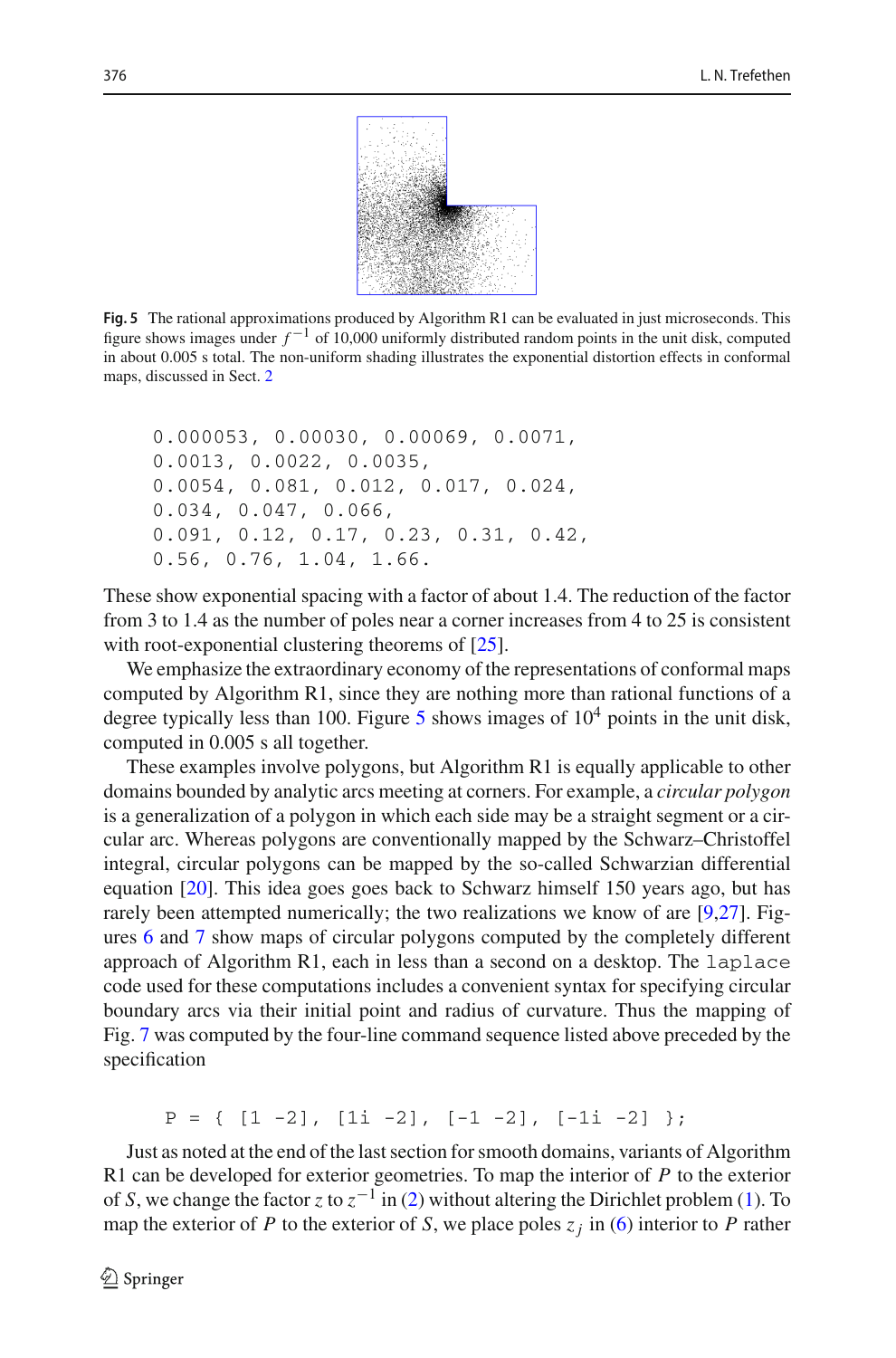

<span id="page-8-1"></span>**Fig. 6** Conformal map of a circular polygon computed by Algorithm R1. This shape is the first example presented by Howell in [\[27](#page-17-12)]



<span id="page-8-2"></span>**Fig. 7** Another map of a circular polygon computed by Algorithm R1. Each boundary component is a circular arc of radius 2

than exterior and also change  $z^j$  to  $z^{-j}$ . To map the exterior of *P* to the interior of *S*, we make both of these changes. Figure [8](#page-9-0) illustrates an exterior-exterior map for the same curve *P* as in Fig. [7.](#page-8-2) (Composing interior and exterior maps for a given curve leads to the idea of "conformal welding" [\[8\]](#page-17-13)).

#### <span id="page-8-0"></span>**4 Smooth Doubly Connected Domains**

Conformal mapping via Dirichlet problems, like the idea of Green's functions it is based upon, does not just apply to simply connected domains. Following the pattern of the last few pages, we will first introduce the mapping of smooth doubly-connected domains in two alternative geometries, then generalize in the next section to doublyconnected domains with corners.

Suppose  $\Omega$  is the annulus bounded by an outer Jordan curve  $P_1$  and an inner Jordan curve  $P_2$ , both enclosing the origin  $z = 0$ . Let  $f$  be a conformal map of  $\Omega$  onto the circular annulus  $\{w : \rho < |w| < 1\}$  with  $f(P_1) = S$  and  $f(P_2) = \rho S$  for some  $\rho < 1$ , known as the *conformal modulus*. Such a map is unique up to one real degree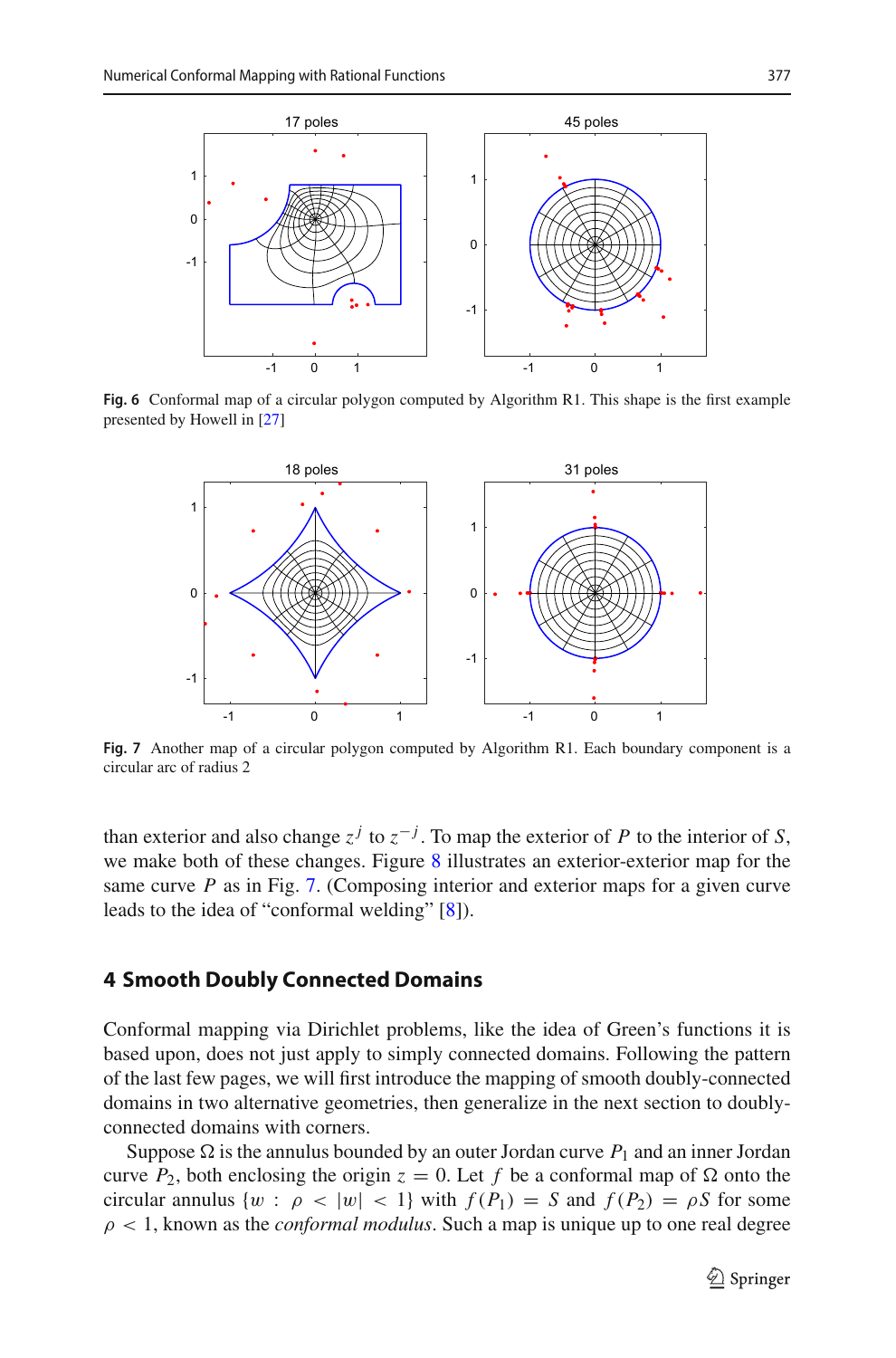

<span id="page-9-0"></span>**Fig. 8** Exterior map for the region of Fig. [7](#page-8-2) computed by a variant of Algorithm R1. The poles of [\(6\)](#page-5-1) now lie interior to the boundary curve

of freedom corresponding to a rotation. The value of  $\rho$  is unknown a priori and will be determined as part of the solution. Writing *f* again in the form [\(2\)](#page-1-2) shows that we must find a harmonic function  $u$  in  $\Omega$  satisfying

<span id="page-9-1"></span>
$$
u = \begin{cases} -\log|z|, & z \in P_1, \\ -\log|z| + \log \rho, & z \in P_2; \end{cases}
$$
(7)

see [\[37](#page-18-0), p. 253ff].

Now for any value of  $\rho$ , not just the one we are looking for, there will be a unique solution to the Dirichlet problem [\(7\)](#page-9-1) [\[4\]](#page-16-1). If  $P_1$  and  $P_2$  are smooth, we could approximate this solution by functions of the form

$$
u(z) \approx \text{Re}\left(\sum_{k=-n}^{n} c_k z^k + \alpha \log z\right)
$$
 (8)

for some real  $\alpha$ , with convergence as  $n \to \infty$  (see the "Logarithmic Conjugation") Theorem" of [\[4](#page-16-1)], and the final section of the same paper for this application to doubly connected conformal mapping). However, if  $\alpha$  is not an integer, then the analytic function *f* of [\(2\)](#page-1-2) associated with this formula is not single-valued. Even if  $\alpha$  is an integer, *f* will fail to be one-to-one in  $\Omega$  if  $\alpha \neq 0$ . Only with  $\alpha = 0$  do we get the conformal map we seek. And thus we find that the problem to be solved is to find functions of the form

$$
u(z) \approx \text{Re} \sum_{k=-n}^{n} c_k z^k,
$$
 (9)

converging to the boundary values [\(7\)](#page-9-1) for *some*  $\rho \in (0, 1)$  as  $n \to \infty$ , and the value of  $\rho$  for which this is possible is the conformal modulus of  $\Omega$ . The analogues of [\(4\)](#page-2-0) and  $(5)$  will be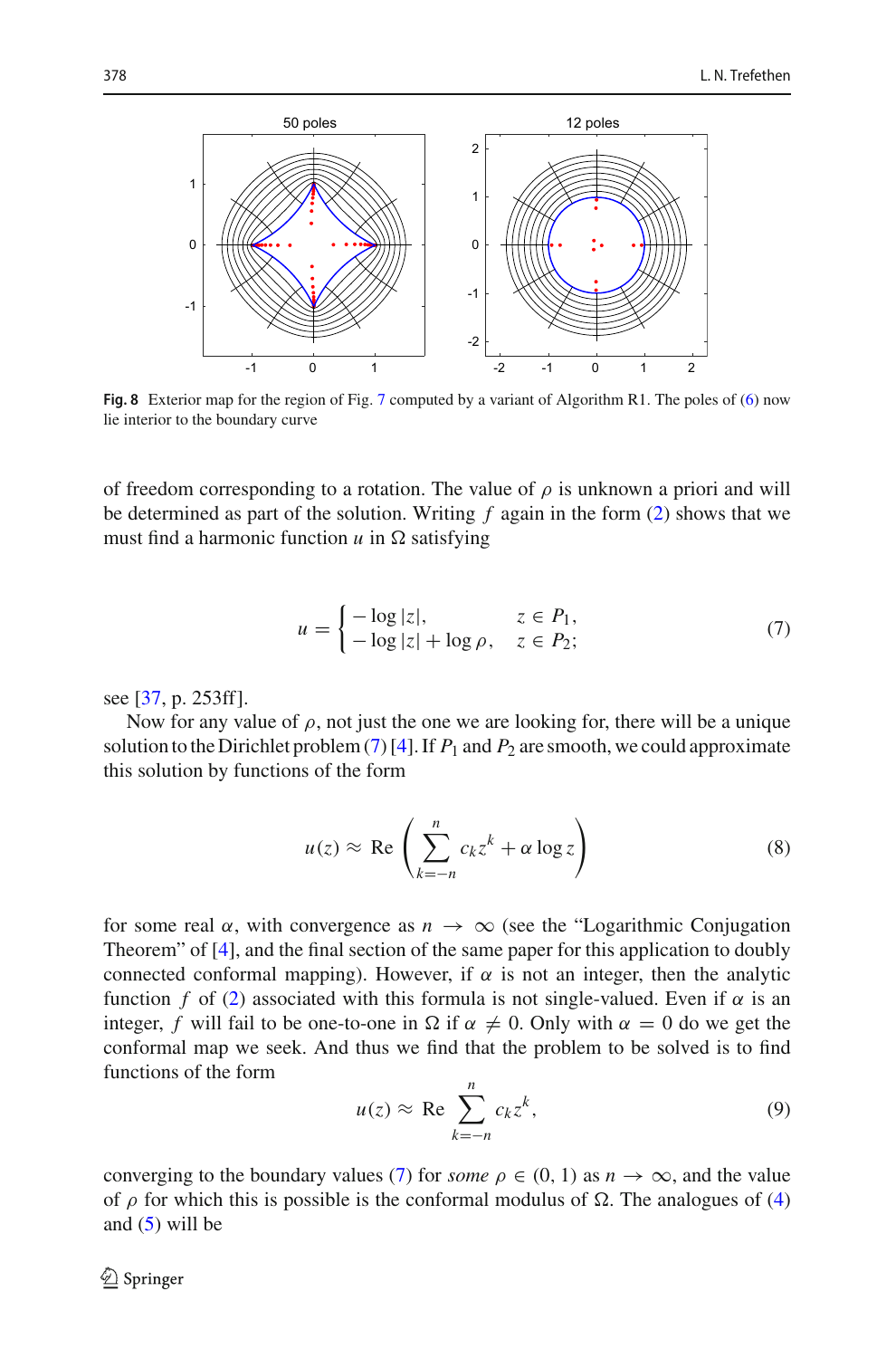<span id="page-10-0"></span>
$$
u(z) \approx \sum_{k=-n}^{n} \left( a_k \operatorname{Re} \left( z^k \right) - b_k \operatorname{Im} \left( z^k \right) \right), \quad v(z) \approx \sum_{k=-n}^{n} \left( a_k \operatorname{Im} \left( z^k \right) + b_k \operatorname{Re} \left( z^k \right) \right) \tag{10}
$$

with  $b_0 = 0$ .

To make [\(7\)](#page-9-1) and [\(10\)](#page-10-0) the basis of an algorithm, we set up a least-squares problem whose unknowns are the coefficients  $\{a_k\}$  and  $\{b_k\}$  and also the conformal modulus  $ρ$ . The number of  $a_k$  and  $b_k$  coefficients is  $N = 4n + 1$ , and the total number of unknowns is  $N + 1$ . The least-squares matrix is of dimensions  $2M \times (N + 1)$ , with the rows corresponding to the 2*M* sample points on the boundary curves and the first *N* columns containing the values of Re  $(z^k)$  and Im  $(z^k)$  at these points. The final column consists of *M* zeros and *M* ones, corresponding to the appearance of log  $\rho$  at one boundary curve but not the other in [\(7\)](#page-9-1), and the right-hand side is the 2*M*-vector consisting of samples on the boundary of − log |*z*|. Here is the algorithm:

*Algorithm P2*.

- For  $n =$  *rounded values of*  $2^4$ ,  $2^{4.5}$ ,  $2^5$ , ... *until convergence or failure*,
	- *Set M* = 8*n and sample*− log |*z*|*in M points each of P*<sup>1</sup> *and P*2;
	- $-$  *Solve a* 2*M*  $\times$  (*N* + 1) *least-squares problem for the coefficients*  $a_k$  *and*  $b_k$ *of* [\(10\)](#page-10-0) *and the number*  $\rho$ ;
- *Form u and v from* [\(10\)](#page-10-0) *and f from* [\(2\)](#page-1-2);
- *Approximate f by a AAA rational approximation*;
- *Approximate f* <sup>−</sup><sup>1</sup> *by another AAA rational approximation*.

Chebfun's conformal command executes this algorithm when it is called with two boundary arcs rather than one, and the upper half of Fig. [9](#page-11-0) shows the result computed in about 0.2 s by these Chebfun commands:

```
z = \text{chebfun}('exp(1i * pi * z) ', 'trig');C1 = z*abs(1+.1*z^4); C2 = .5*z*abs(1+.2*z^3);
conformal(C1, C2, 'plots');
```
So far as I know, Fig. [9](#page-11-0) is the first illustration ever published of rational approximations with free poles used to represent conformal maps of doubly-connected domains.

There is an alternative doubly-connected geometry which, while mathematically equivalent to the one we have just treated, may in practice be worth considering separately. Suppose that  $\Omega$ , rather than being the annular region between two concentric curves  $P_1$  and  $P_2$ , is the infinite region of the extended complex plane exterior to two disjoint curves  $P_1$  and  $P_2$ . If  $P_1$  encloses  $z = -1$  and  $P_2$  encloses  $z = 1$ , then we can write the conformal map of  $\Omega$  onto a circular annulus in the form

<span id="page-10-1"></span>
$$
f(z) = \frac{z - 1}{z + 1} e^{u(z) + iv(z)}
$$
 (11)

 $\mathcal{D}$  Springer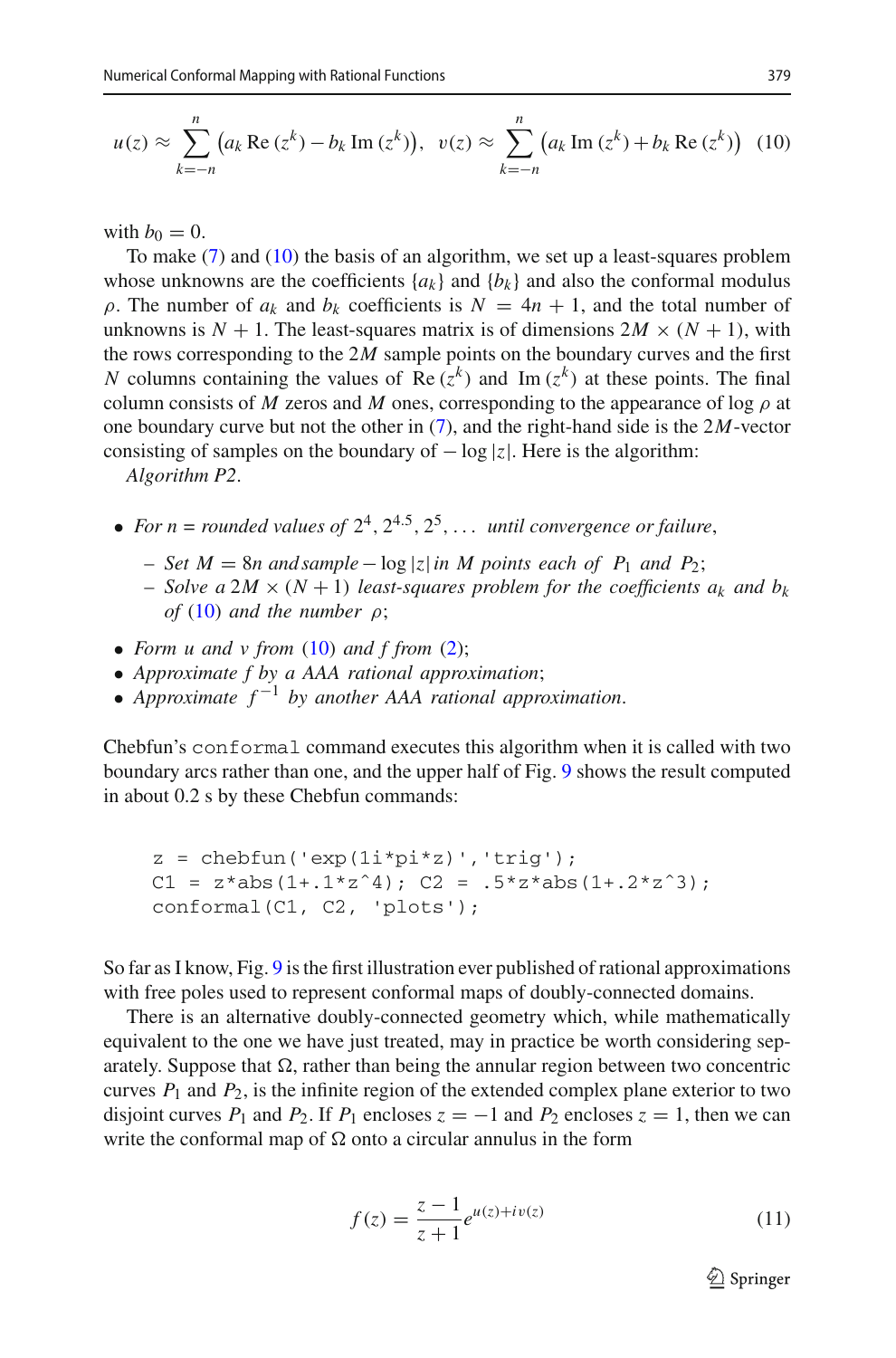

<span id="page-11-0"></span>**Fig. 9** Above, map of a smooth annulus computed by Algorithm P2. Poles of the rational representations of *f* and *f* <sup>−</sup><sup>1</sup> appear both inside and outside the annuli. Below, an unbounded smooth doubly-connected geometry mapped via the variant [\(11\)](#page-10-1)–[\(12\)](#page-11-1) of Algorithm P2. The point  $z = \infty$  is now in the interior of  $\Omega$ , and its image  $f(z) = \exp(a_0) \approx 0.504$  on the right is a simple pole of  $f^{-1}$ 

where  $u$  is harmonic in  $\Omega$  and satisfies, in analogy to [\(7\)](#page-9-1),

<span id="page-11-1"></span>
$$
u = \begin{cases}\n-\log\left|\frac{z-1}{z+1}\right|, & z \in P_1, \\
-\log\left|\frac{z-1}{z+1}\right| + \log\rho, & z \in P_2\n\end{cases}
$$
\n(12)

for a value of  $\rho$  that again will be uniquely determined. To fashion this into an elementary algorithm based on series, we replace the Laurent polynomials of [\(10\)](#page-10-0) by polynomials involving negative powers of  $z - 1$  and  $z + 1$ . The algorithm is otherwise the same, and the second row of Fig. [9](#page-11-0) shows a computed example. Note that  $u, v$ , and *f* are regular at  $z = \infty$ , where they take the values  $a_0$ , 0, and  $\exp(a_0)$ , respectively. Thus the inverse map  $f^{-1}$  has a pole in the circular annulus at the point  $exp(a_0)$ , as appears in the plot.

As with its simply connected analogue P1 of Sect. [2,](#page-1-0) Algorithm P2 is far from robust, and it will quickly fail if applied to regions much more complicated than those of Fig. [9.](#page-11-0) Superior performance can undoubtedly be achieved with integral equations, though this has not been implemented in Chebfun.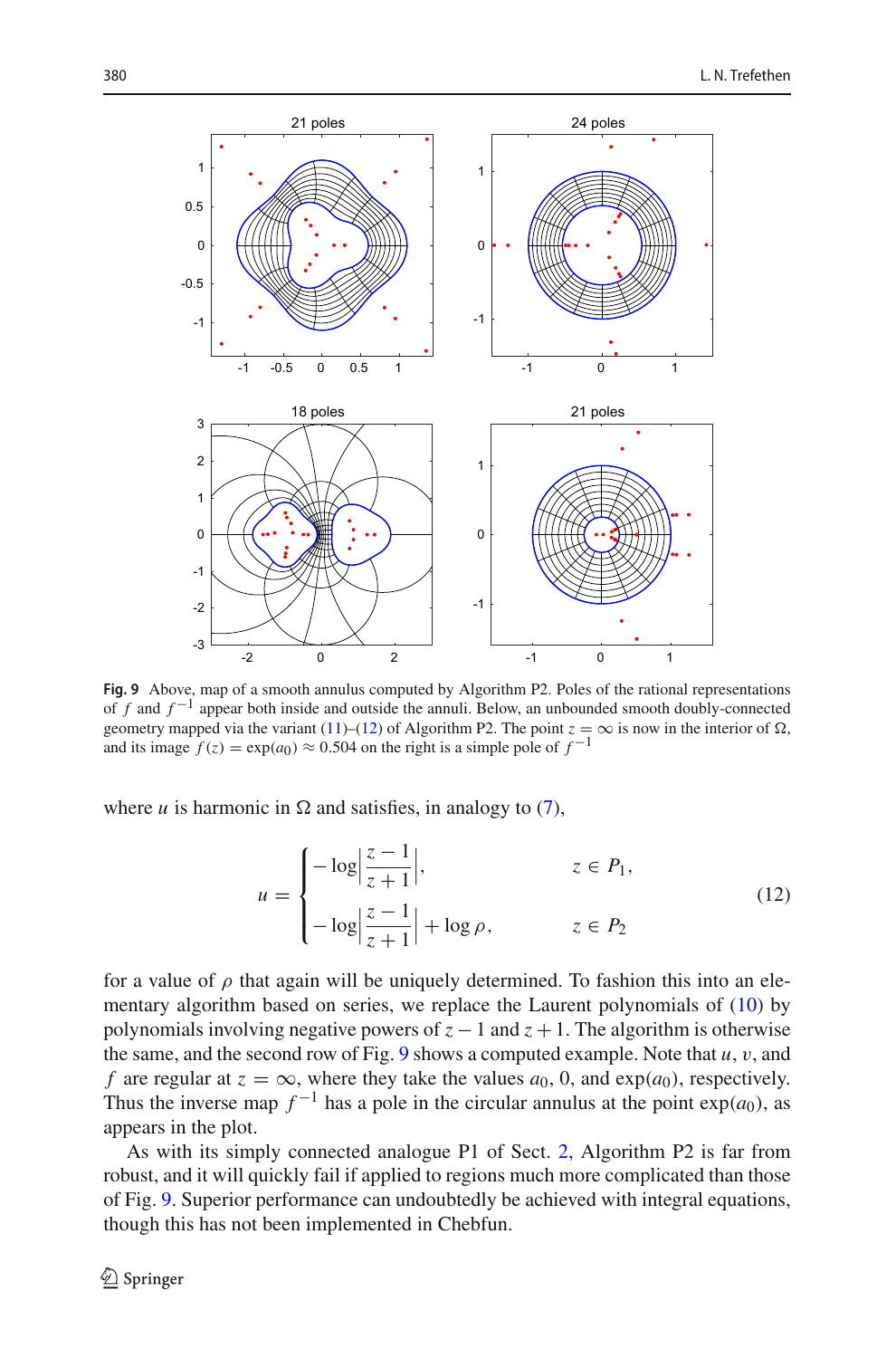

<span id="page-12-1"></span>**Fig. 10** Doubly connected domains with corners mapped by Algorithm R2 and its variant. The function  $f^{-1}$  in the lower pair again has a simple pole in the domain, shown by a dot

#### <span id="page-12-0"></span>**5 Doubly Connected Domains with Corners**

By a doubly connected domain with corners, we mean the region  $\Omega$  lying between two Jordan curves  $P_1$  and  $P_2$  as in the last section, where now, each curve is a finite chain of analytic arcs. To conformally map such a domain, we solve the Dirichlet problem of Sect. [4](#page-8-0) by the lightning Laplace solver of Sect. [3,](#page-5-0) placing poles both outside the corners of  $P_1$  and inside the corners of  $P_2$ . The algorithm can be summarized as follows.

*Algorithm R2*.

- Solve ([7](#page-9-1)) by the lightning method and form *f* from [\(2\)](#page-1-2);
- Approximate *f* by a AAA rational approximation;
- Approximate  $f^{-1}$  by another AAA rational approximation.

The upper part of Fig. [10](#page-12-1) illustrates such a map for a region that is a polygonal analogue of the region of the first map of Fig. [9.](#page-11-0) As in the last section, there is a straightforward analogue of Algorithm R2 for an unbounded region exterior to two disjoint curves with corners, and this is illustrated in the lower part of Fig. [10.](#page-12-1) Such domains may be of particular interest for the calculation of constants associated with low-rank separability, as discussed by Beckermann, Townsend, and Wilber [\[7](#page-17-14)[,39\]](#page-18-7).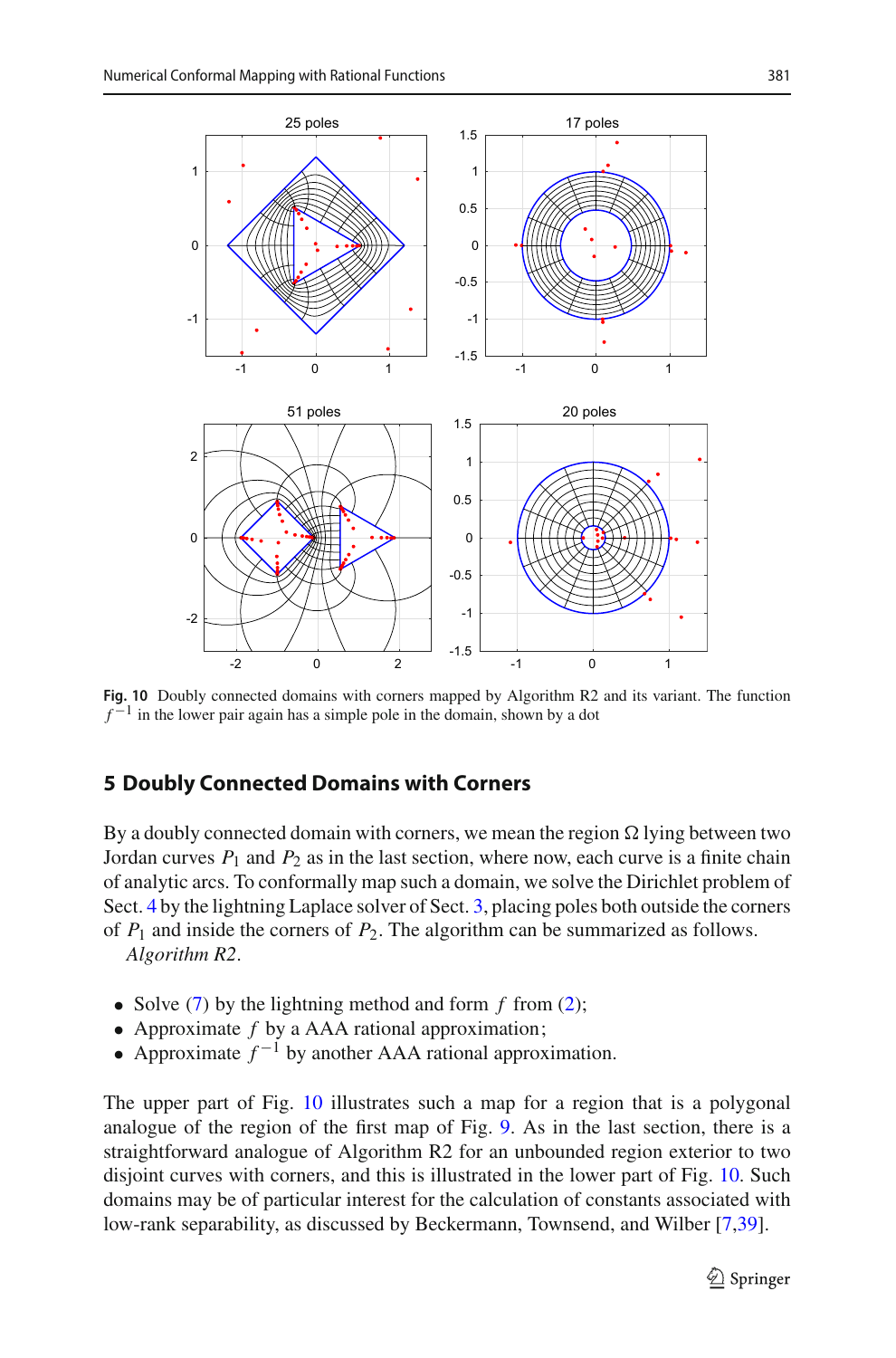

<span id="page-13-1"></span>**Fig. 11** A multiply connected example domain of Nasser [\[35\]](#page-18-8). The map is first computed with his PlgCirMap code, and the forward and inverse maps are then approximated by rational functions, with poles as shown. The rational approximations speed up evaluations by a factor of 10–20

For polygonal boundaries as in Fig. [10,](#page-12-1) there is a doubly-connected Schwarz– Christoffel formula [\[16](#page-17-15)[,20](#page-17-10)[,26](#page-17-0)] which has been implemented numerically by Däppen [\[15\]](#page-17-16) and Hu [\[28\]](#page-17-17), the latter with a Fortran package DSCPACK.

#### <span id="page-13-0"></span>**6 Multiply Connected Domains**

Domains of connectivity higher than two can also be conformally mapped. The Green's function idea of [\(7\)](#page-9-1) generalizes to a formula with different constants  $\log \rho_k$  on each boundary component, as described in [\[26](#page-17-0)[,37](#page-18-0)]. Various numerical methods have been developed, and some of them are reviewed in [\[5\]](#page-17-18). The Schwarz–Christoffel formula has generalizations that have been developed by DeLillo et al. [\[13](#page-17-19)[,17](#page-17-20)] are just two of many papers in this area. Recently Nasser has released a code PlgCirMap for computing maps of multiply connected domains by means of a fast implementation of an iterative method due to Koebe [\[35](#page-18-8)].

A difficulty with multiply connected conformal mapping is the lack of an entirely natural target domain. In the doubly connected case, the reduction to an annulus gives a useful interpretation in almost any application. For higher connectivity, standard choices of target domains are regions with holes in the form of circular slits (as delivered by the Green's function), radial slits, or disks. Physical interpretations in such regions are more strained, however, and it is not always clear that much is gained by transplanting a problem such as a partial differential equation from its native multiplyconnected geometry to one of these alternatives.

In view of these considerations, we have not extended our numerical methods based on rational functions to multiply-connected regions. If one has computed such a map by an existing method, however, then the possibility remains of compressing it by a subsequent rational approximation as proposed in [\[24](#page-17-3)]. Figure [11](#page-13-1) shows an example. A 4-connected conformal map has been computed by PlgCirMap, and AAA approximation compresses the result to a much more efficient form. Typical times for evaluation of the mapping function or its inverse at each point for this example are on the order of 200 ms for PlgCirMap and 10 ms for the rational approximations.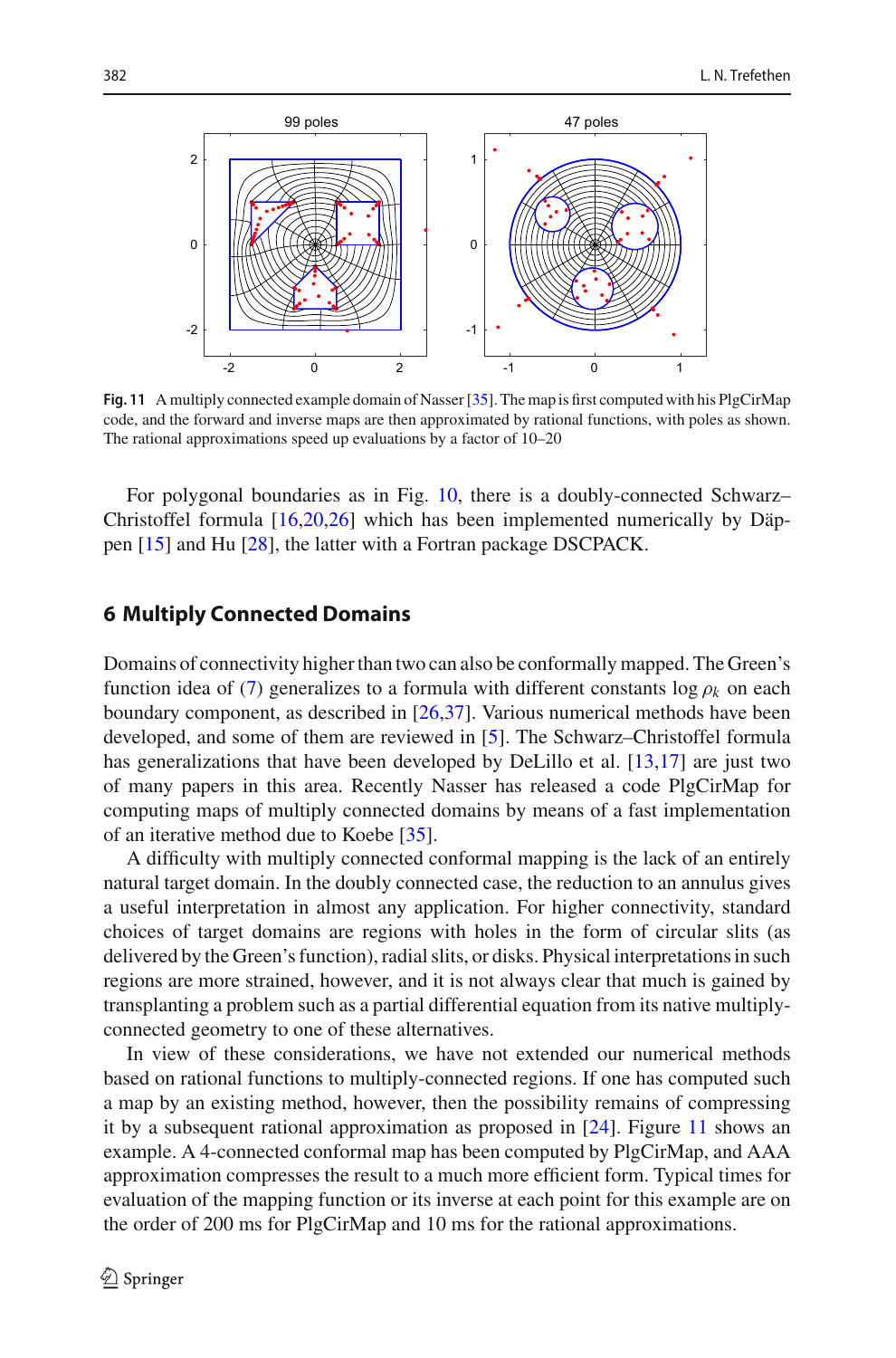# <span id="page-14-0"></span>**7 Numerical Details**

We now mention some numerical details associated with the algorithms presented in the previous sections. Our implementations are for the most part experimental, however, not claimed to be close to optimal, and we trust that improvements in robustness and accuracy will come in the future.

*Accurate data and fine sampling on the boundary* When failure occurs in a lightning Laplace solution, whether for conformal mapping or more generally, the reason is usually that the sampling on the boundary is not fine enough or the sampled data are not accurate enough. In particular, when poles are exponentially clustered near a vertex, it is crucial that the sample points be clustered on the same scale or finer. The laplace software does this automatically according to a scheme described in [\[25\]](#page-17-2), and we used the same strategy for the doubly-connected examples of Sect. [5.](#page-12-0) If the sample points are not dense enough, two things may go wrong: the Laplace problem may be solved inaccurately; and, even if it is accurate, the AAA approximation may fail, with spurious poles appearing in regions where one expects analyticity [\[24](#page-17-3)]. (By spurious poles we mean poles of very small residue, also known as "Froissart doublets" since they are paired with nearby zeros that nearly cancel their effect.) The latter problem also arises when the grid is fine but the data are insufficiently accurate relative to the scale of the approximation error, so that the AAA algorithm is effectively attempting to approximate a non-analytic function. Conversely, if the sample points are dense enough and the data accurate enough, spurious poles rarely appear. The mechanism for this is that AAA algorithm delivers a rational approximation with a certain kind of (linearized) optimality. A spurious pole cannot improve an approximation much, so it is unlikely to be present in an optimal approximation. Success cannot be guaranteed, however, as is well known in the theoretical literature on spurious poles in (mostly Padé) rational approximations [\[38](#page-18-9)].

*Parameters of AAA approximation* As described in [\[33](#page-17-4)[,34](#page-17-5)], Chebfun's aaa code for AAA approximation has some adjustable parameters. The overall tolerance can be specified, and we have set it equal to the tolerance fixed for the lightning Laplace solver. A "cleanup" option to remove spurious poles is invoked by default, and we have left this in play with its tolerance set equal to the overall AAA tolerance. There is also an option to improve the approximation closer to minimax by a Lawson iteration, and this we have not invoked, because experiments suggest it is ineffective for these problems. All of these choices are experimental, and we have not attempted an analysis that might justify or modify them. As mentioned in the last paragraph, AAA approximation is far from bulletproof. We hope that in the next few years improvements to AAA will be developed, which would have immediate impact on the robustness of our conformal mapping algorithms.

*Accuracy and rate of convergence: theory and practice* The theorems of [\[25\]](#page-17-2) guarantee that Algorithm R1 must converge root-exponentially, i.e. at a rate  $C^{-\sqrt{n}}$  for some  $C > 1$ , so long as  $\Omega$  is bounded by a finite collection of analytic curves meet-ing at corners. (We note as before that the statements in [\[25\]](#page-17-2) assume  $\Omega$  is convex, but it is believed that this condition is not actually necessary.) Sometimes, however, convergence stagnates at a low accuracy such as six digits. One reason is that singu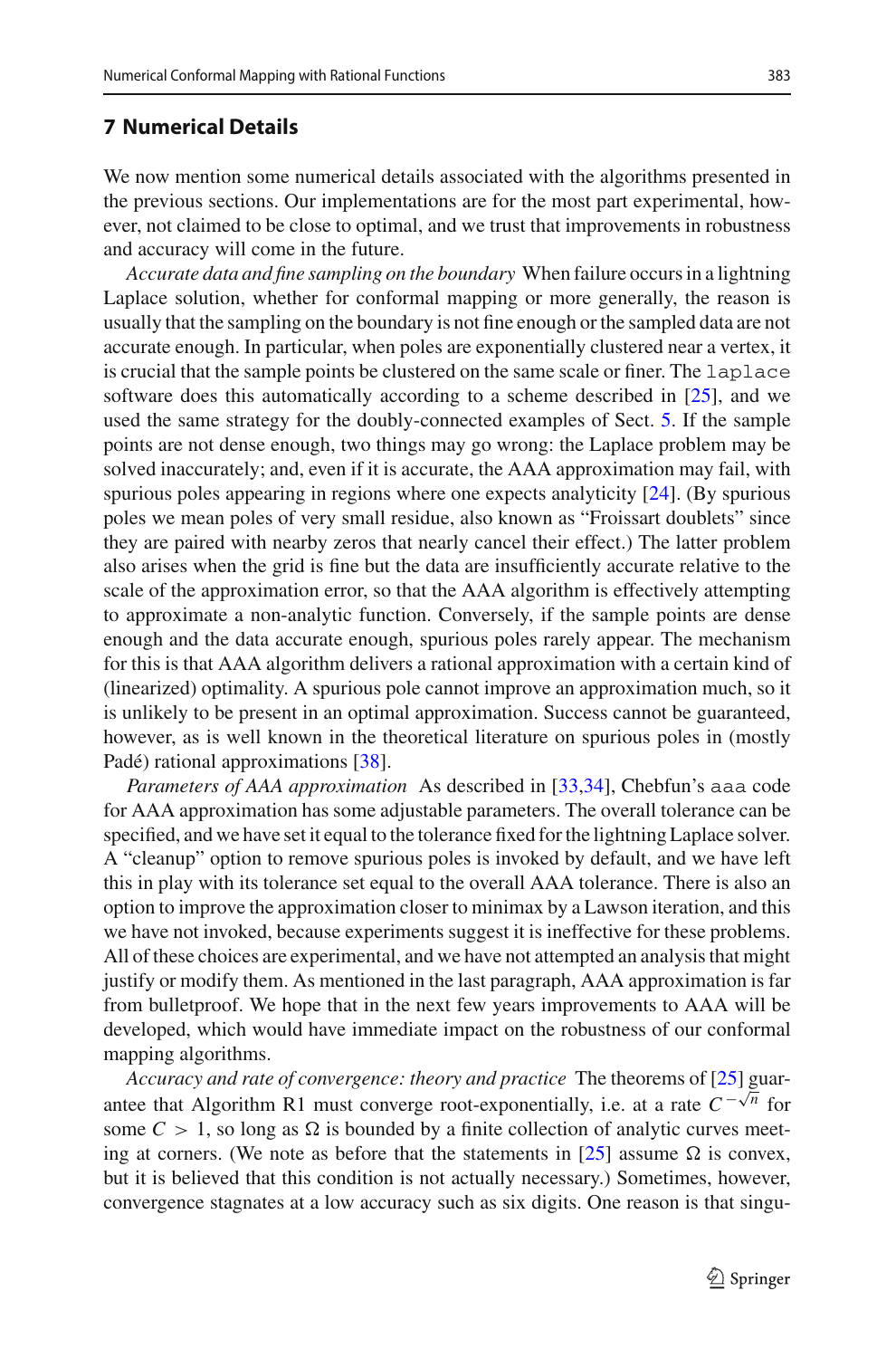larities at corners cause ill-conditioning of the conformal map, as does the crowding phenomenon. (A corner of interior angle  $\alpha \pi$  with  $\alpha < 1$  will limit the achievable number of digits to on the order of  $\alpha$  times that of machine precision.) Another is that our method relies on the solution of least-squares problems defined by ill-conditioned matrices, though this does not seem to cause much trouble in practice, a phenomenon analyzed in the context of frames in [\[1](#page-16-2)].

#### <span id="page-15-0"></span>**8 Polygons and Circular Polygons**

In this article we have computed conformal maps by solving Laplace problems via least-squares fitting on the boundary by the "lightning" method of [\[25\]](#page-17-2), involving poles exponentially clustered outside  $\Omega$ . Thus we do not make use of explicit analysis of singularities, as is the more familiar approach in numerical conformal mapping. For polygons, the famous method based on analysis of singularities is the Schwarz–Christoffel formula [\[20](#page-17-10)], which is realized numerically in the widely used and wonderfully robust SC Toolbox by Driscoll [\[18\]](#page-17-21). For circular polygons, there is an analogous procedure based on the Schwarzian differential equation, though it has had less impact numerically [\[9](#page-17-11)[,27](#page-17-12)].

For both polygons and circular polygons, an in-between option could be employed that would have some advantages. Locally near a corner *zj* of a polygon with interior angle  $\alpha \pi$  for some  $\alpha < 2$ , the conformal map will be an analytic function of  $(z-z_i)^{1/\alpha}$ (proof by the Schwarz reflection principle). A similar formula applies at a corner of a circular polygon, derivable by a Möbius transformation to a sector bounded by two straight lines. Thus in both of these cases, one can dispense with exponentially clustered poles outside  $\Omega$  and use a series in terms of explicit singularities instead. At the corner of the polygon, for example, the terms will be  $(z-z_j)^{1/\alpha}$ ,  $(z-z_j)^{2/\alpha}$ ,  $(z-z_j)^{3/\alpha}$ ,... By constructing the matrix *A* from columns corresponding to such terms, one can set up a least-squares problem just as before, but making use of a very different set of basis functions, and the convergence will be exponential rather than root-exponential. This would be a numerical method midway between the traditional Schwarz–Christoffel or Schwarzian differential approaches and the fully general one we have focused on in this paper. (A disadvantage is that the inverse map would have to be treated separately, if AAA rational approximation is to be avoided.) We have not pursued this idea, but proofs of concept for L-shaped and circular L-shaped regions, with short Matlab codes, can be found in [\[42](#page-18-10)].

One might suppose that these observations indicate that there is no need for lightning Laplace solvers in general when the domain is a polygon or circular polygon. However, this is not so, for the Laplace problems that arise in conformal mapping are special ones, with corner singularities determined only by the local geometry [\[31\]](#page-17-22). More general Laplace problems often have different boundary data on different sides of a domain, and in such a case, the corner singularities may be complicated even when the geometry is simple [\[32](#page-17-23)].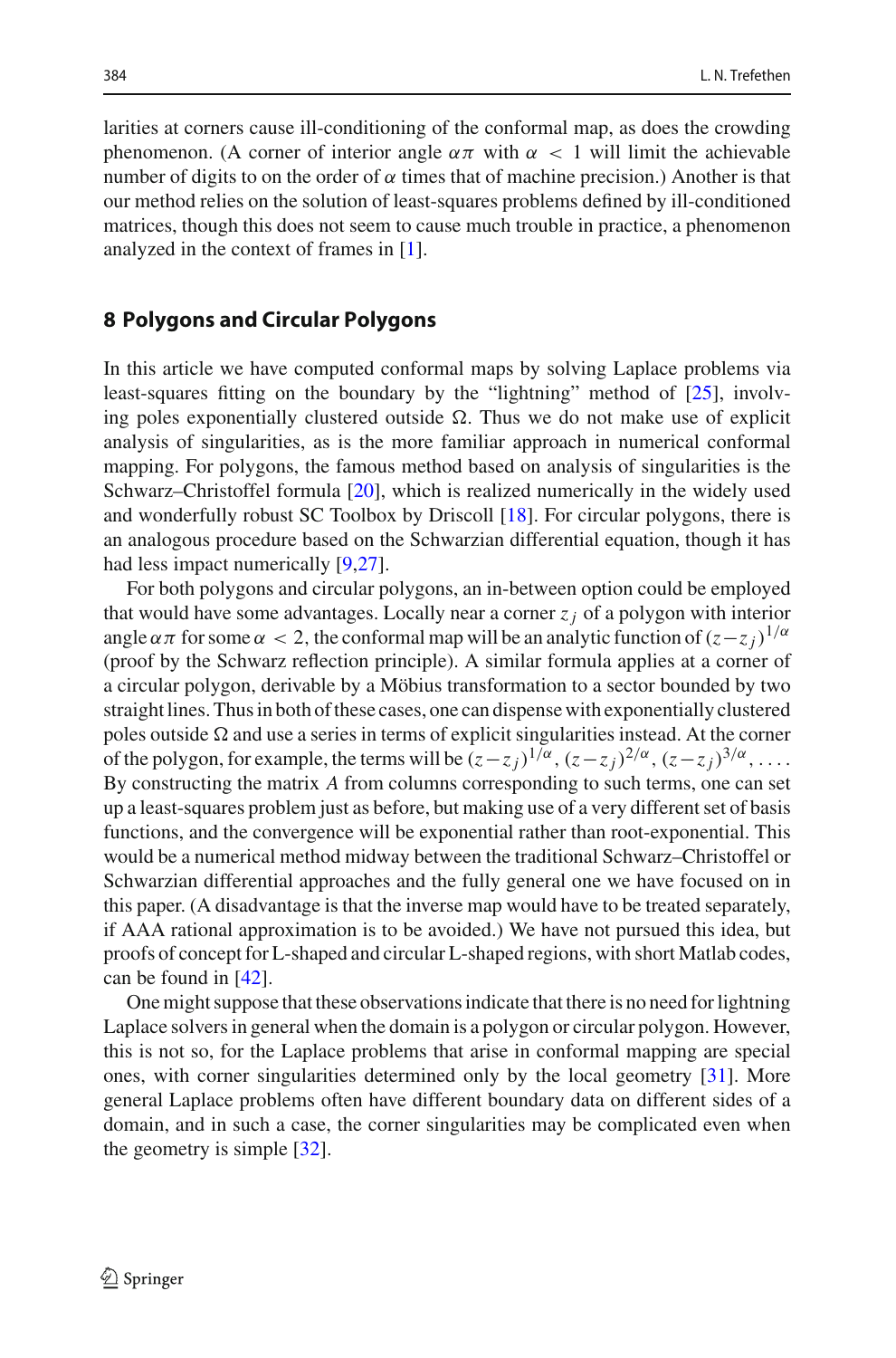### <span id="page-16-0"></span>**9 Discussion**

The algorithms proposed in this paper combine two phases. First, a Laplace problem is solved by least-squares collocation on the boundary. This is essentially the idea of the method of fundamental solutions, which has been pursued by Amano and his coauthors for conformal mapping [\[2](#page-16-3)[,3\]](#page-16-4) under the name of the charge simulation method. However, our approach differs in the use of poles exponentially clustered near corner singularities to get root-exponential convergence, as proposed in [\[25\]](#page-17-2) (or in Sect. [8,](#page-15-0) the use of explicit singular terms), and in the use of rational functions (dipoles) rather than point charges (monopoles). Second, the resulting map and its inverse are both approximated by rational functions, as proposed in [\[24](#page-17-3)].

The idea of solving Laplace problems by fitting Dirichlet data on the boundary is an old one, and early discussions of note are by Walsh [\[44\]](#page-18-5), Curtiss [\[14\]](#page-17-24), Collatz [\[11,](#page-17-25) sec. V.4.2], and Gaier [\[22](#page-17-1), sec. 4.1], the last of these specifically for conformal mapping. However, these authors formulated systems of equations rather than least-squares problems, making the method fragile and impractical.<sup>1</sup> As soon as one moves from square matrices and systems of equations to rectangular matrices and least-squares, the distribution of sample points largely ceases to be a problem.

Our methods are based on a minimum of geometrical analysis, and we do not claim they are optimal for any particular problem. For mapping polygons, in particular, the SC Toolbox is tried and true and able to handle quite extreme geometries without difficulty [\[18\]](#page-17-21). Nevertheless, the approach to conformal mapping presented here is very general and usually very fast, enabling typical problems to be solved in on the order of a second of computer time, with subsequent evaluations of both the map and its inverse in microseconds. Experimental codes can be found at [\[43](#page-18-3)]. Extensions to problems such as domains with slits, unbounded domains, or domains bounded by arcs other than straight lines or arcs of circles should be straightforward, though they have not yet been explored.

**Acknowledgements** I have benefited from helpful comments of Toby Driscoll, Abi Gopal, and Yuji Nakatsukasa.

# **References**

- <span id="page-16-2"></span>1. Adcock, B., Huybrechs, D.: Frames and numerical approximation. SIAM Rev. **61**, 443–473 (2019)
- <span id="page-16-3"></span>2. Amano, K.: A charge simulation method for the numerical conformal mapping of interior, exterior and doubly-connected domains. J. Comput. Appl. Math. **53**, 353–370 (1994)
- <span id="page-16-4"></span>3. Amano, K., Okano, D., Ogata, H., Sugihara, M.: Numerical conformal mappings onto the linear slit domain. Jpn. J. Ind. Appl. Math. **29**, 165–186 (2012)
- <span id="page-16-1"></span>4. Axler, S.: Harmonic functions from a complex anlaysis viewpoint. Am. Math. Mon. **39**, 246–258 (1986)

<span id="page-16-5"></span><sup>&</sup>lt;sup>1</sup> Gaier: "Since the configuration of the maximal system of points on the boundary is unknown (except for circles and ellipses), this method is mainly of theoretical interest." Curtis: "The success of this method is highly sensitive to the correct placement of the points." Collatz: "The choice of collocation points is a matter of some uncertainty."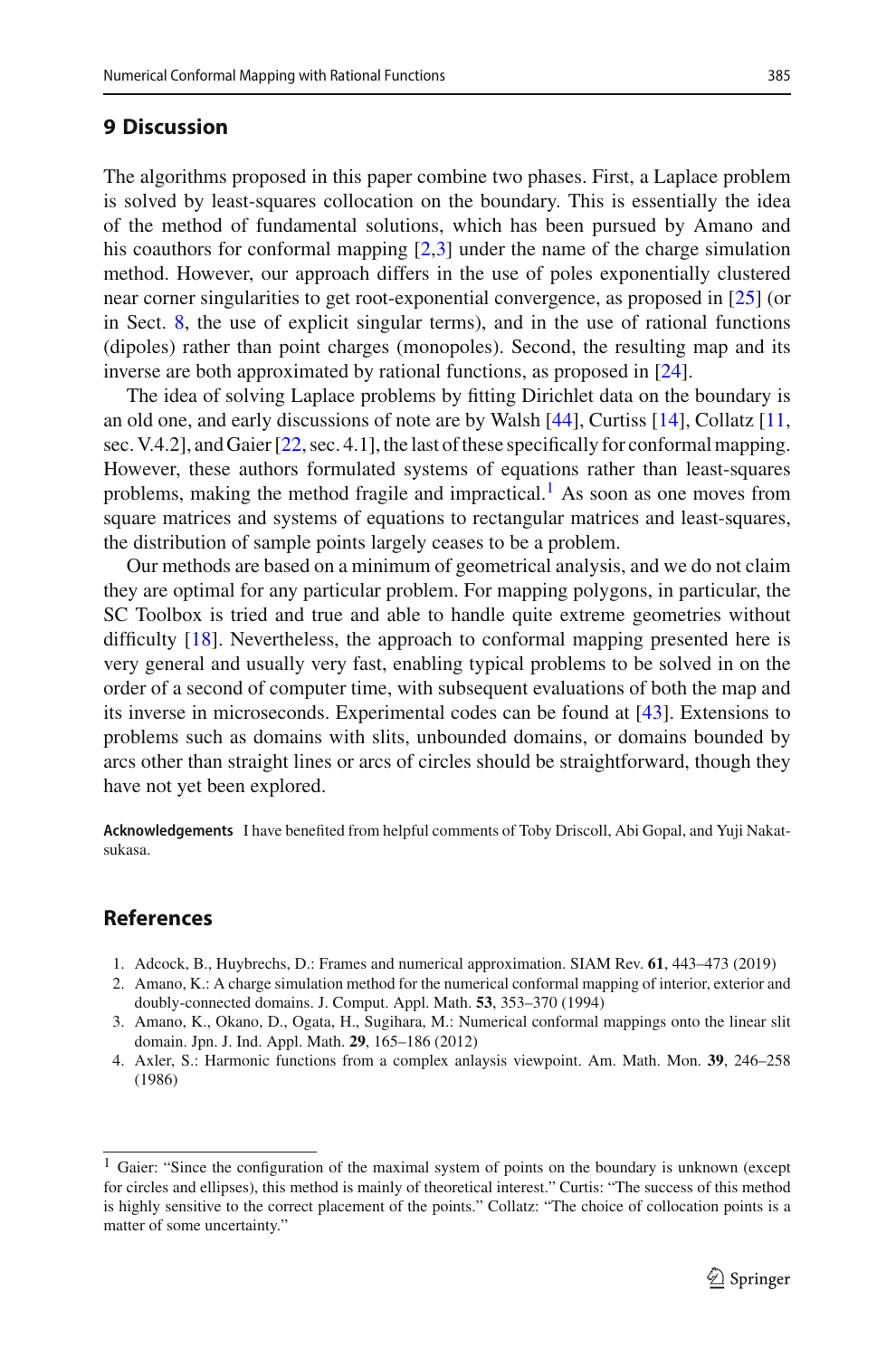- <span id="page-17-18"></span>5. Badreddine, M., DeLillo, T.K., Sahraei, S.: A comparison of some numerical conformal mapping methods for simply and multiply connected domains. Discret. Contin. Dyn. Syst. Ser. B **24**, 55–82 (2019)
- 6. Barnett, A.H., Betcke, T.: Stability and convergence of the method of fundamental solutions for Helmholtz problems on analytic domains. J. Comput. Phys. **227**, 7003–7026 (2008)
- <span id="page-17-14"></span>7. Beckermann, B., Townsend, A.: Bounds on the sngular valuces of matrices with displacement structure. SIAM Rev. **61**, 319–344 (2019)
- <span id="page-17-13"></span>8. Bishop, C.J.: Conformal welding and Koebe's theorem. Ann. Math. **166**, 613–656 (2007)
- <span id="page-17-11"></span>9. Bjørstad, P., Grosse, E.: Conformal mapping of cirulcar arc polygons. SIAM J. Sci. Comput. **8**, 19–32 (1987)
- <span id="page-17-6"></span>10. Brubeck, P.D., Nakatsukasa, Y., Trefethen, L.N.: Vandermonde with Arnoldi (2019). [arXiv:1911.09988](http://arxiv.org/abs/1911.09988) (submitted to SIAM Review)
- <span id="page-17-25"></span>11. Collatz, L.: The numerical treatment of differential equations, 3rd edn. Springer, New York (1960)
- 12. Computational Methods and Function Theory, special issue on numerical conformal mapping, vol. 11, no. 2, pp. 375–787 (2012)
- <span id="page-17-19"></span>13. Crowdy, D.: The Schwarz-Christoffel mapping to bounded multiply connected polygonal domains. Proc. R. Soc. A **461**, 2653–2678 (2005)
- <span id="page-17-24"></span>14. Curtiss, J.H.: Solutions of the Dirichlet problem in the plane by approximation with Faber polynomials. SIAM J. Numer. Anal. **3**, 204–228 (1966)
- <span id="page-17-16"></span>15. Däppen, H.D.: Die Schwarz-Christoffel-Abbildung für zweifach zusammenhängende Gebiete mit Anwendungen. Diss, ETH Zurich (1988)
- <span id="page-17-15"></span>16. DeLillo, T.K., Elcrat, A.R., Kropf, E.H., Pfaltzgraff, J.A.: Efficient calculation of Schwarz-Christoffel transformations for multiply connected domains using Laurent series. Comput. Methods Funct. Theory **13**, 307–336 (2013)
- <span id="page-17-20"></span>17. DeLillo, T.K., Elcrat, A.R., Pfaltzgraff, J.A.: Schwarz-Christoffel mapping of multiply connected domains. J. Anal. Math. **94**, 17–47 (2004)
- <span id="page-17-21"></span>18. Driscoll, T.A.: Algorithm 756: A MATLAB toolbox for Schwarz–Christoffel mapping. ACM Trans. Math. Softw., vol. 22, pp. 168–186 (1996) (**see also** [www.math.udel.edu/~driscoll/SC/\)](www.math.udel.edu/~driscoll/SC/)
- <span id="page-17-7"></span>19. Driscoll, T.A., Hale, N., Trefethen, L.N. (eds.): Chebfun User's Guide. Pafnuty Publications, Oxford (2014). <www.chebfun.org>
- <span id="page-17-10"></span>20. Driscoll, T.A., Trefethen, L.N.: Schwarz-Christoffel Mapping. Cambridge University Press, Cambridge (2002)
- 21. Fairweather, G., Karageorghis, A.: The method of fundamental solutions for elliptic boundary value problems. Adv. Comput. Math. **9**, 69–95 (1998)
- <span id="page-17-1"></span>22. Gaier, D.: Konstruktive Methoden der konformen Abbildung. Springer, New York (1964)
- 23. Gaier, D.: Lectures on complex approximation. Birkhäuser, Basel (1987)
- <span id="page-17-3"></span>24. Gopal, A., Trefethen, L.N.: Representation of conformal maps by rational functions. Numer. Math. **142**, 359–382 (2019)
- <span id="page-17-2"></span>25. Gopal, A., Trefethen, L.N.: Solving Laplace problems with corner singularities via rational functions. SIAM J. Numer. Anal. **57**, 2074–2094 (2019)
- <span id="page-17-0"></span>26. Henrici, P.: Applied and Computational Complex Analysis. Wiley, New York (1974)
- <span id="page-17-12"></span>27. Howell, L.H.: Numerical conformal mapping of circular arc polygons. J. Comput. Appl. Math. **46**, 7–28 (1993)
- <span id="page-17-17"></span>28. Hu, C.: Algorithm 785: A software package for computing Schwarz-Christoffel conformal transformation for doubly connected polygonal regions. ACM Trans. Math. Softw. **24**, 317–333 (1998)
- <span id="page-17-8"></span>29. Kerzman, N., Stein, E.M.: The Cauchy kernel, the Szegő kernel, and the Riemann mapping function. Math. Ann. **236**(10978), 85–93 (1978)
- <span id="page-17-9"></span>30. Kerzman, N., Trummer, M.R.: Numerical conformal mapping via the Szegő kernel. J. Comput. Appl. Math. **14**, 111–123 (1986)
- <span id="page-17-22"></span>31. Lehman, R.S.: Development of the mapping function at an analytic corner. Pac. J. Math. **7**, 1437–1449 (1957)
- <span id="page-17-23"></span>32. Lehman, R.S.: Developments at an analytic corner of solutions of elliptic partial differential equations. J. Math. Mech. **8**, 727–760 (1959)
- <span id="page-17-4"></span>33. Nakatsukasa, Y., Sète, O., Trefethen, L.N.: The AAA algorithm for rational approximation. SIAM J. Sci. Comput. **40**, A1494–A1522 (2018)
- <span id="page-17-5"></span>34. Nakatsukasa, Y., Trefethen, L.N.: An algorithm for real and complex rational minimax approximation. SIAM J. Sci. Comput. (2019) **(submitted)**